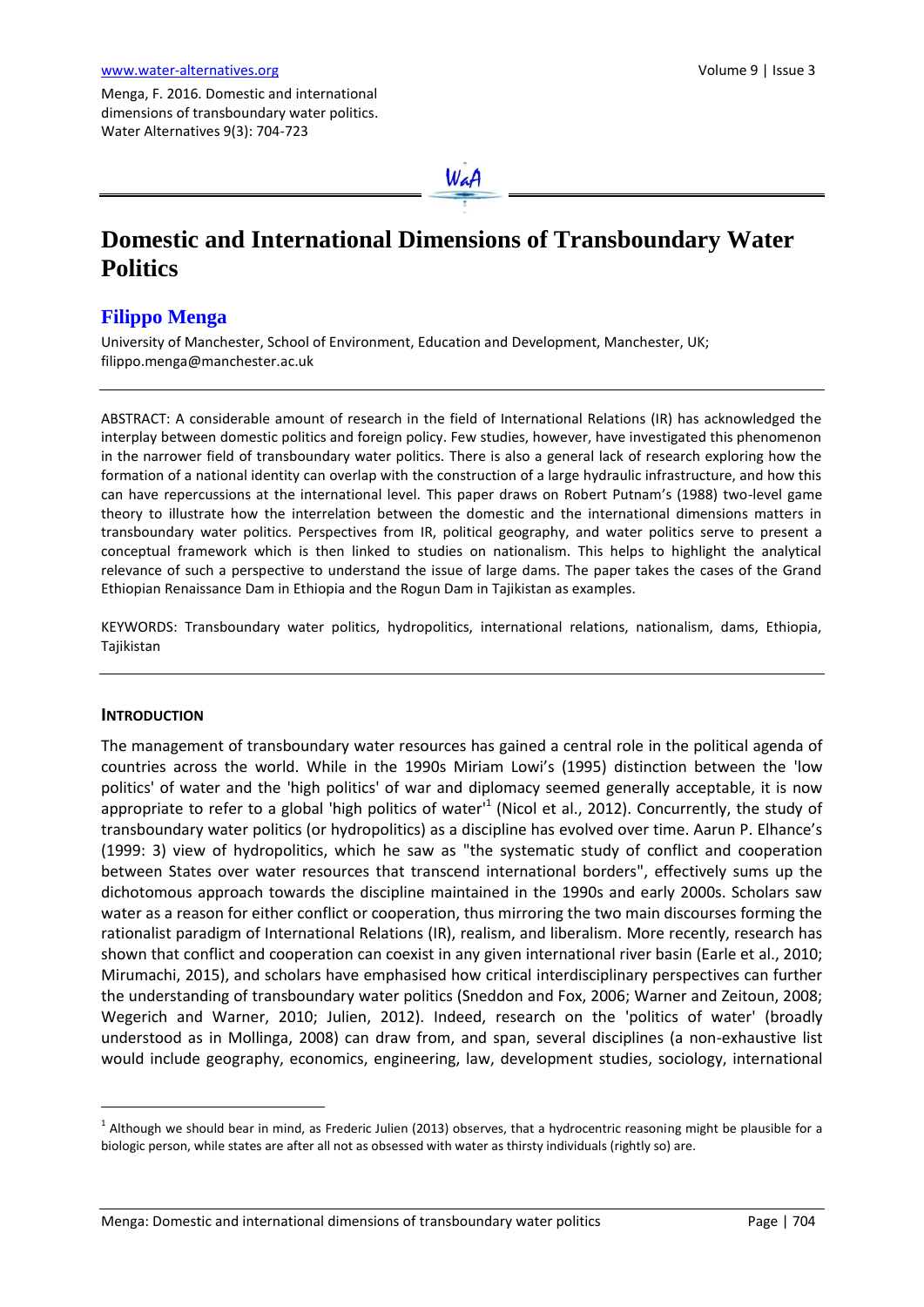relations, political science, and anthropology), as it is, for instance, evident from the editorial manifesto of the journal *Water Alternatives<sup>2</sup>* and from the articles published therein.

This inherent interdisciplinarity, matched with relatively recent academic attention, makes the study of water issues an extremely challenging and exciting matter, as many avenues must yet be explored or discovered. Rather than review all gaps and limitations within the study of water politics, in this paper I will limit my attention to two aspects that have been somehow overlooked and that, if linked, can arguably bring useful insights to the analysis of transboundary water relations and open up new research questions: i) the interrelation between domestic politics and international relations and ii) the influence of nationalism and nation-building processes on transboundary water relations.

The necessity to focus on these two aspects originally stemmed from what Robert Jervis defined as one of the longstanding debates in IR (Schouten, 2008): on what level of analysis among the three identified by Kenneth Waltz (1959) – individuals, States, and the international system – should we focus to explain outcomes in interstate relations? While this matter finds a parallel in political geography, and, more recently, in issues related to water governance (see Norman et al., 2012 and the themed section featured in Volume 5, Issue 1 of *Water Alternatives*), in mainstream transboundary water politics States have largely been taken as analytical black boxes (e.g. Wolf, 1998; Toset et al., 2000; Yoffe et al., 2004). If, on the one hand, I tend to concur with Allan and Mirumachi (2010: 15) when they observe that "[p]oliticised and securitised relations over transboundary water disappear first into ministries of foreign affairs and then, on the other, into what has become known as the *shadow state*", 3 domestic politics can (and should) be problematised, as they can indeed influence international politics and vice versa. I will thus draw on Robert Putnam's (1988) two-level game theory and further develop the work initiated by Warner and Zawahri (2012) to illustrate how the interrelation between the domestic and the international dimensions matters in transboundary water politics.

I will then link this, for analytical and explanatory purposes, to another question which has so far received little attention (Allouche, 2005; Menga, 2015), namely how studies on nationalism and issues related to the formation of a national identity can be used to explain transboundary water politics. I will suggest in more detail that the formation of a national identity can overlap with the construction of a large hydraulic infrastructure, such as, for example, a large dam,<sup>4</sup> and that this can, in turn, have repercussions at the international level. The decision to focus on large dams is relevant for at least two reasons. First, due to their sheer size and their multilevel impact, large dams offer a good platform to analyse both the domestic and the international spheres. This is because at the internal level, ruling elites can use dams to shape national identities and gain legitimacy and consent, portraying them as a panacea, a symbol of national pride and honour, of progress and prosperity (Menga, 2015). At the same time, dams also have a foreign dimension, since they can, for instance, alter the natural flow of rivers, thus causing tensions among basin riparians. A government can then portray the construction of a dam against the will of a neighbouring country as a symbol of internal cohesion that epitomises the nation's right to self-determination, its sovereignty over water resources, and its assertion of national interests. Second, following a decline in their number from the 1970s onwards, dams are now back on the global agenda, and hundreds of new, extremely costly, and controversial projects have been launched in the last few years (Gleick, 2011). In a time marked by increasing attention to, and concern over, a pending

1

<sup>&</sup>lt;sup>2</sup> Accessible at www.water-alternatives.org/index.php/manifesto.

 $3$  By 'shadow state' the authors refer to the process by which the topic of sharing transboundary water resources gets lost in inter-ministerial labyrinths. They make the example of how, in the UK, it was impossible to identify the department responsible for the country's position on the 1997 UN Convention on the Non-Navigational Uses of International Watercourses (Allan and Mirumachi, 2010: 25).

<sup>&</sup>lt;sup>4</sup> The International Commission on Large Dams (ICOLD) defines a large (or major) dam as a dam with a height of 150 m or more from the foundation, a reservoir storage capacity of at least 25 km<sup>3</sup> and an electricity generation capacity of at least 1000 MW (ICOLD, 1998).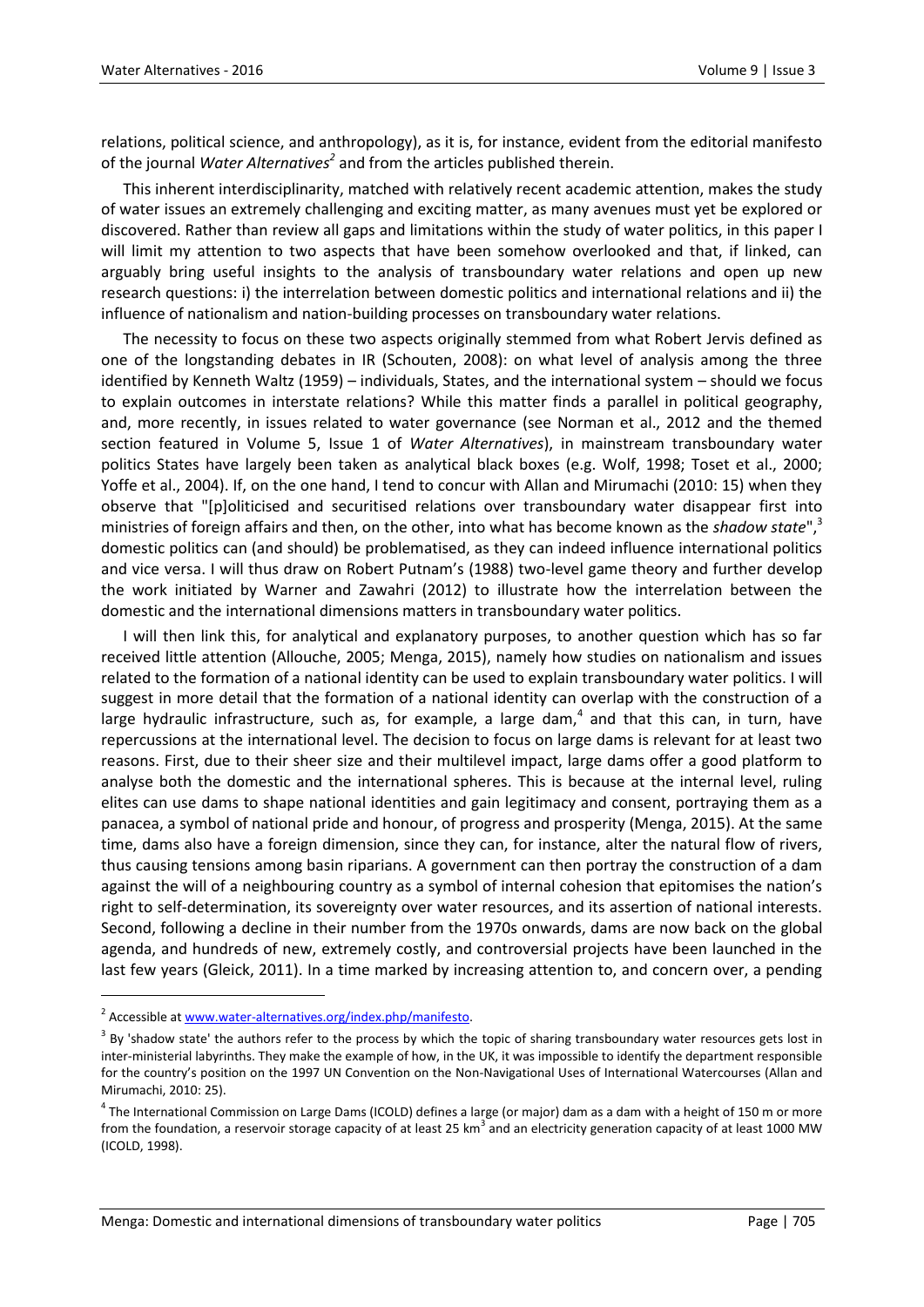water crisis worldwide, it is essential to further delve into the motives behind a government's decision to engage in the construction of these megaprojects.

Therefore, this study aims to expand the research agenda in the field of water politics by pursuing two main and connected goals. First, to illustrate the ways in which the interrelation between domestic politics and foreign policy matters in transboundary water politics. Second, and consequently, to argue that considering mega-dams as a nation-building tool can bring new and unexplored insights to the analysis of transboundary water relations. To do so, this paper has been organised as follows. The next section draws upon perspectives from IR, political geography, and water politics to illustrate the multilevel and multi-scalar nature of transboundary water relations. The third section connects this conceptual framework with insights from studies on nationalism, highlighting the analytical relevance of such a perspective to the issue of large dams, which will be discussed more in detail in the fourth section. The fifth section reviews two examples of internationally controversial dams that fit within this framework, the Grand Ethiopian Renaissance Dam (GERD) in Ethiopia and the Rogun Dam in Tajikistan. Proponents of both projects are presenting them as a matter of national pride and identity, using hydraulic development to increase control over a territory and assert absolute territorial sovereignty. The article concludes by discussing implications for the study of water politics and suggesting a number of questions for future research.

#### **IMAGES, LEVELS AND SCALES**

 $\overline{a}$ 

Just like liberal theorist Ernst Haas, whose ontology "avoids fixed dogmas and unchanging universal values [...] allowing for cognitive evolution and allying itself with an evolutionary epistemology" (Haas, 2000: 419), I think that disciplines should interact, images of international relations should be associated with different interpretive understandings, perspectives should and could change, and theories should converse with each other. For instance, just because rationalist IR theories could not predict the end of the Cold War, it would be short-sighted and unfair to say that IR theory is a failure, as Gaddis (1922) claimed in a provocative article, or that realism as an ontology cannot bring insights to, say, constructivism. It is with this mindset that I will carry out the following literature review, bringing together insights from various disciplines to further our understanding of water politics.

As a starting point it is worth noting that, unlike in water politics, the interaction between domestic and foreign politics in IR has received considerable attention. As James Fearon (1998) observed, a "significant amount of recent research in the international relations (IR) field advances the proposition that domestic politics is typically a crucial part of the explanation for states' foreign policies" (Fearon, 1998: 289-290). In this regard, Kenneth Waltz's (1959) renowned book *Man, the State, and War* was the first to prompt a discussion on where to look for the major causes of war among three images: "within man, within the structure of the separate states, within the state system" (Waltz, 1959: 12). Going beyond the need to understand the causes of war, the matter of the levels of analysis, as David Singer (1960) defined it in his review of Waltz's book, gained relevance as a broader question, that is, whether we should select "the micro- or macro-level of analysis" (Singer, 1961: 77) in the study of international relations. Subsequently, Waltz (1979) refined his theory and came to the conclusion that while states can affect international politics, domestic politics do not influence foreign policy,<sup>5</sup> thus adopting a macro-level of analysis. Waltz acknowledged that different domestic structures, i.e. the second image, might limit political leaders in their abilities to act as they prefer, making an example of the dissimilar constraints faced by the US President and the British Prime Minister. Waltz's structural

<sup>&</sup>lt;sup>5</sup> Along a similar line, the notable realist scholar Hans Morgenthau (1973) made a strong distinction between domestic and foreign policy, arguing that the two should not be studied as a whole. For a comprehensive review of the literature exploring the connections between foreign and domestic politics in IR, refer to Hendla (2009).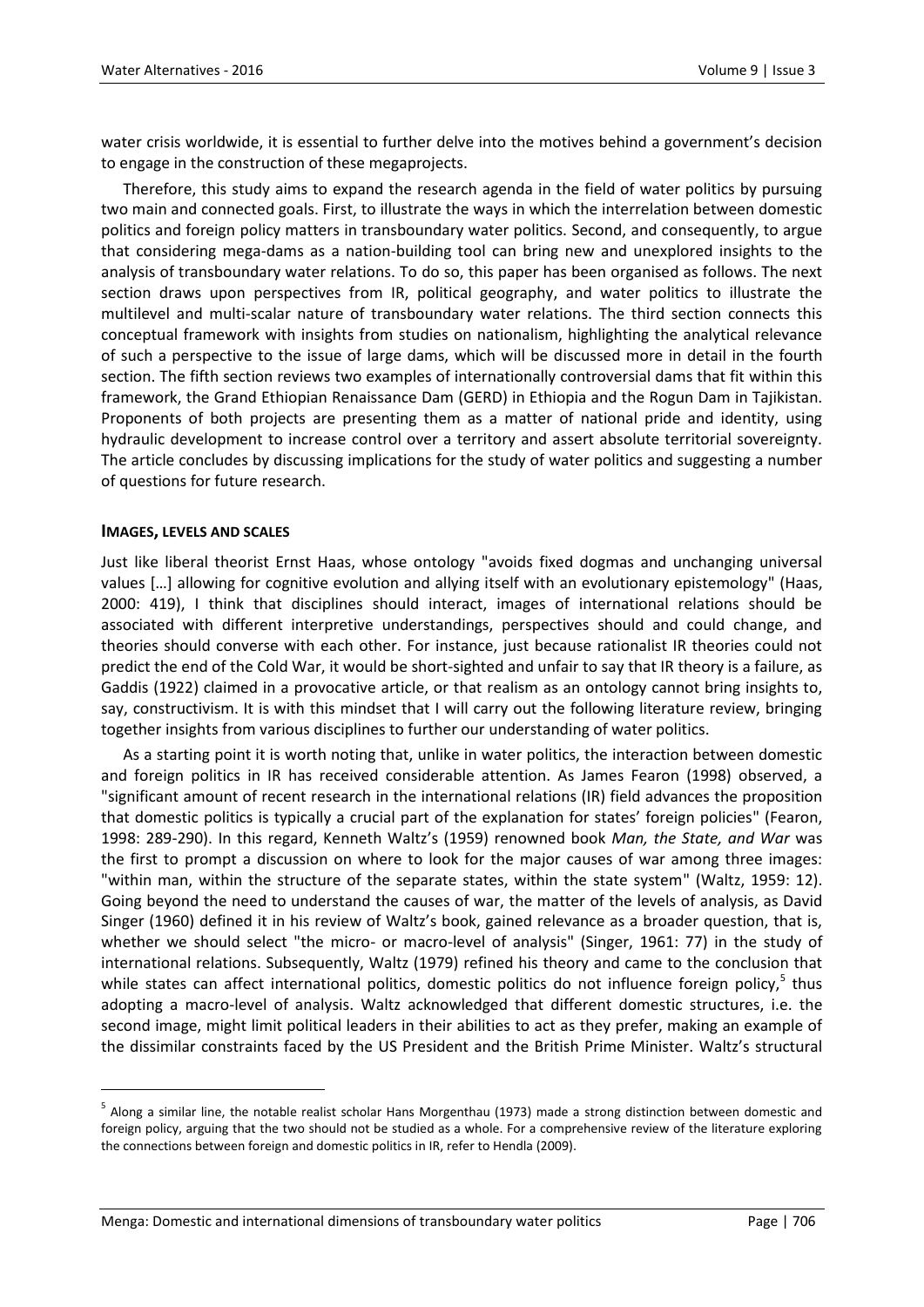realism is indeed a theory of the constraints in foreign policy, and it would be an error "to mistake a theory of international politics for a theory of foreign policy" (Waltz, 1979: 121).

Arguing against Waltz's vision of the domestic structure as an independent (and sometimes irrelevant) variable for international affairs, Peter Gourevitch (1978) reversed the second image argument to underline how international politics affect the domestic structure, with the latter becoming the dependent variable. What seems relevant in Gourevitch's work is his acknowledgement of the reciprocal relationship between the two: "[e]conomic relations and military pressures constrain an entire range of domestic behaviours, from policy decisions to political forms. International relations and domestic politics are therefore so interrelated that they should be analysed simultaneously, as wholes" (Gourevitch, 1978: 911).

The work of Robert Putnam (1988) led to a further development of the study of the interrelation between the domestic and the international. Starting from the assumption that it is "fruitless to debate whether domestic politics really determine international relations, or the reverse" (Putnam, 1988: 427), Putnam criticised both Waltz's second image argument and Gourevitch's second image reversed argument, as both "would miss an important part of the story, namely, how the domestic politics of several countries became entangled via an international negotiation" (Putnam, 1988: 430). Using the example of the Bonn Summit Conference of 1978, where an agreement was reached only because each government supported domestically the policy being put forward at the international level, Putnam suggested an approach that accounts concurrently for the interaction of domestic and international factors.

His popular two-level game approach "recognises that central decision-makers strive to reconcile domestic and international imperatives simultaneously" (Putnam, 1988: 460), since statesmen often face strategic dilemmas and have to play a multiple-level game, in line, apparently, with Hoffmann's (1972) view of world politics as distinct issue areas placed on alternative chessboards, each with a different weight. As is often the case with seminal works, the two-level game theory has attracted criticism, partly because of its oversimplification of complex interstate relationships (Schoppa, 1993) and for not taking into account a third level of analysis, that of regional and international organisations (among others, Knopf, 1993; Patterson, 1997). Yet, its value to the present analysis does not lie merely in its acknowledgement of two levels of analysis, but rather in the recognition of the multiple 'spaces of appearance' in which politicians need to perform.

Putting aside the work of Putnam temporarily, we can find parallel concerns relating to the level of analysis also in the field of political geography (among others, Delaney and Leitner, 1997; Cox, 1998; Newman and Paasi, 1998; Flint and Taylor, 2007; Herod and Wright, 2008; Neumann, 2009) and political ecology (Blaikie and Brookfield, 1987; Swyngedouw, 1997; Swyngedouw and Heynen, 2003; Brown and Purcell, 2005; Neumann, 2009), where scholars have tried to define different spaces and scales to understand, for instance, the interplay between transient natural resources and the political constructs – such as states, institutions, and borders – that have to manage them. In this regard, seminal research by John Agnew (1994; 2010) warned about the risk of falling into the territorial trap that relates to three geographical assumptions which laid the theoretical foundation for the three mainstream ontologies in IR theory (the realist, the neo-realist, and the liberal). The first assumption is that states are fixed units of sovereign space. The second is that the domestic is separated from the foreign, while the third is the assumption that the state existed prior to, and as a container of, society (Agnew, 1994). Therefore, the state should not be the fixed unit of analysis and the domestic/foreign polarity might be misleading when analysing international relations and political geography.<sup>6</sup>

 $\overline{a}$ 

 $^6$  Agnew's territorial trap recalls, in a way, what Buzan and Little defined as the 'Westphalian straitjacket', that is "the strong tendency to assume that the model established in seventeenth century Europe should define what the international system is for all times and places" (Buzan and Little, 2001: 25). In other words, the theoretical simplifications behind the notion of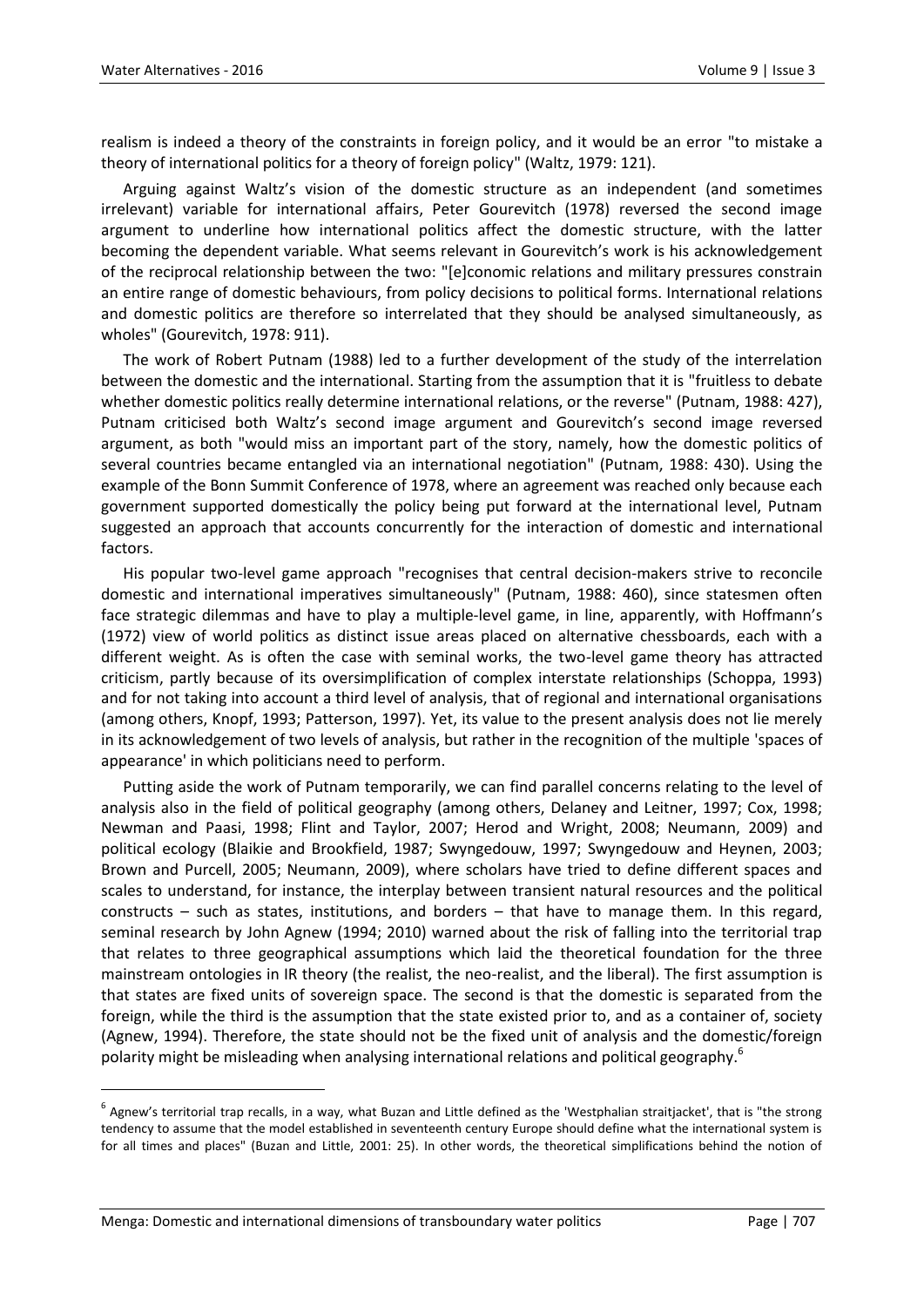What is analytically significant here is the emphasis on how space, territory, and society can be socially and politically constructed. The work of Erik Swyngedouw (2007) has, for instance, advanced the concepts of hydro-social territory and waterscape to illustrate how a socionatural space can be constructed and reconstructed by a national elite through discursive, ideological, cultural, scientific, and material practices. Within this framework, and as "a geographical construction, scales become arenas around which socio-spatial power choreographies are enacted and performed" (Swyngedouw, 2010: 8). Budds and Hinojosa (2012) further developed the concept of waterscape to explore not only how social processes can shape water but also how water, in its turn, can shape social relations beyond the watershed scale.

And indeed, various scales of analysis need to be carefully considered to understand the politics of natural resources and of the most transient among them, water (refer for instance to Harris 2002, 2005; Sneddon and Fox, 2006; Furlong, 2006; Harris and Alatout, 2010; Norman et al., 2012; Norman et al., 2016). Thus, the State (or in this case the nation) scale cannot be understood without the interstate (or international) scale and the basin-regional scale. As Harris puts it, "each of these functional scales can be understood in isolation, but can also be understood as being linked to processes, actors, and systems across all other scales of analysis" (Harris, 2005: 267). Political constructions of scale also play a role, and particular actors, such as politicians and decision-makers, can construct and adopt particular discourses at different scales. Trottier (1999), for instance, introduced the term parallel-sanctioned discourses to show how different discourses were promoted by the Palestinian Water Authority according to the receiving audience (national and international), to legitimise its actions and increase its control over a territory.

Moving back to Putnam, we can now link his two-level game to the study of transboundary water politics, building upon the work of Luzi (2007), Warner (2008), Warner (2012), Warner and Zawahri (2012), and Thomas and Warner (2015). These authors explored the deep interrelation between domestic and international politics and its relevance to water politics, overall recognising that "national governments seek to maximise their own ability to satisfy domestic pressures at the international level, while minimising the adverse consequences of foreign developments" (Putnam, 1988: 434). Existing research examined, for instance, how local environmental non-governmental organisations (NGOs) can influence transboundary water politics in the Tigris and Euphrates river basins (Warner, 2012) and in the Ganges and the Mekong basins (Zawahri and Hensengerth, 2012). Likewise, the role of non-State actors has been studied (Suhardiman and Giordano, 2012), along with the importance of national power struggles to gain control over transboundary waters in the Harirud/Tejen River Basin in Asia (Thomas and Warner, 2015). Nevertheless, the existing literature does not discuss how one of the more multidimensional phenomena in global politics – nationalism – can provide an analytical lens to further our understanding of the domestic-foreign interaction in water politics.

The debate on scalar politics in relation to water governance as it was advanced by Norman et al. (2016) is relevant as it emphasises how political processes over water happen and can be observed beyond a fixed territory or administrative entity such as, for instance, a country. Further challenging the idea of borders and States as fixed entities, Norman (2015) explored the role of indigenous communities in transboundary water governance, including First Nations and Native Americans in the discussion of Canada-U.S. border relations and thus delving into the cultural politics of transboundary water governance.

Based on this, and expanding on insights from Harris and Alatout (2010), who linked the politics of hydrological scale to nation and State building in the Middle East to argue that water is central to the consolidation of the nation and its authority, in the following section I will connect the abovementioned

1

Westphalian sovereignty have led to a limited (and Eurocentric) understanding of international politics and security studies where the State is the only referent object.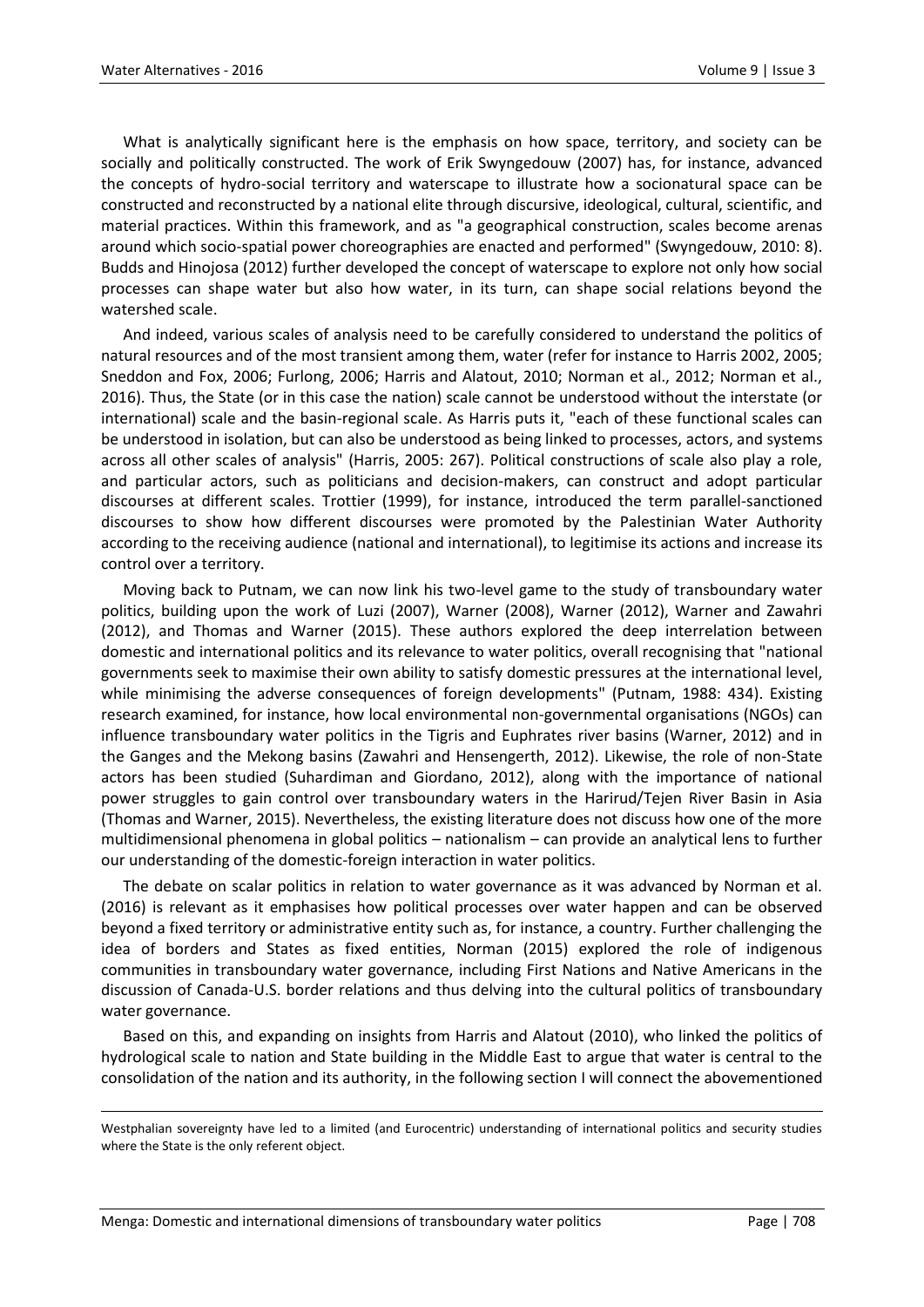conceptual framework with insights from studies on nationalism, laying the premises for a new approach to the study of large dams.

#### **TWO-LEVEL GAME AND STUDIES ON NATIONALISM**

As illustrated by Jan Selby (2006), the nation as a social construct and nationalism as a phenomenon have attracted harsh criticism from post-colonialist studies and postmodernism in general, as nations and States eventually lead to the dominance of one identity over other(s) and to the loss of internal differences. Homi K. Bhabha (1991: 6), for instance, paraphrased Joseph Conrad's famous preface to *The Nigger of the Narcissus* to define the nation as "one of the dark corners of the earth". Nevertheless, in spite of all the damages that nationalism might have made to the planet<sup>7</sup> (for arguments on the evil consequences of nationalism refer, for instance, to Brighouse, 1997; and Lichtenberg, 1997), I agree with Anthony Smith (1995) when he argues that nationalism is here to stay for at least three reasons: i) nationalism is politically necessary; ii) national identity is socially functional; and iii) the nation is historically embedded. As Smith pointed out (1979: 1), "[n]o other vision has set its stamp so thoroughly on the map of the world and on our sense of identity", and it therefore still seems highly relevant to study nationalism to understand contemporary events.

The lively debates in studies on nationalism (the most notable is perhaps the debate between the primordialists, who see the nation as a timeless phenomenon, and the postmodernists, who view the nation as modern and constructed), are not reflected in the study of water politics where, for instance, the connection between water and nationalism (and nation-building) has been so far surprisingly overlooked. Such a connection seems straightforward because both nationalism as an ideology (especially in extreme forms such as fascism) and water as a resource have, often, been singled out as a cause of international conflicts, and both can be linked with the notions of territory, sovereignty, and self-determination.

Of further relevance to the present study is the fact that the abovementioned images and scales have a parallel in studies on nationalism, where several levels of analysis also need to be considered. This is, for instance, the innovative analytical suggestion advanced by Karolewski and Suszycki (2011), who dropped the traditional one-level vision of nationalism to bring to the fore a nonhierarchical heuristic model based on four levels of analysis that can interact between them: i) the individual; ii) the societal or political discourse; iii) the governmental; and iv) international relations. To understand nationalism we have to emphasise that just as scale can be politically constructed, so can nationalism, and the nature of this ideological construction can change depending on the audience (e.g., a domestic or an international one).

Thus, if we assume that the term nationalism contains the ideological means necessary to reproduce the nation (Billig, 1995), and that the nation is a social or cultural construct with limited spatial and demographic extent (in line with Anderson's [2006] interpretation of the nation as an imagined political community), we can appreciate how a nation and a national identity can be deliberately constructed. While the concept of nation-building remains controversial (Polese, 2011), for the purpose of this study a fitting definition (inspired by the work of Kolstø and Blakkisrud, 2004) of the term covers the set of policies aimed at creating a common national identity and a sense of patriotism and loyalty toward the State. We should therefore examine States and nations as processes rather than as preexisting entities (Kuus and Agnew, 2008). Throughout these processes symbols and symbolism play a crucial role since

 $\overline{a}$ 

 $^7$  Benedict Anderson (2006: 145) offered a different and more positive view of nationalism, seeing it as an integrative and cohesive force: "In an age when it is so common for progressive, cosmopolitan intellectuals (particularly in Europe?) to insist on the near-pathological character of nationalism, its roots in fear and hatred of the Other, and its affinities with racism, it is useful to remind ourselves that nations inspire love, and often profoundly self-sacrificing love".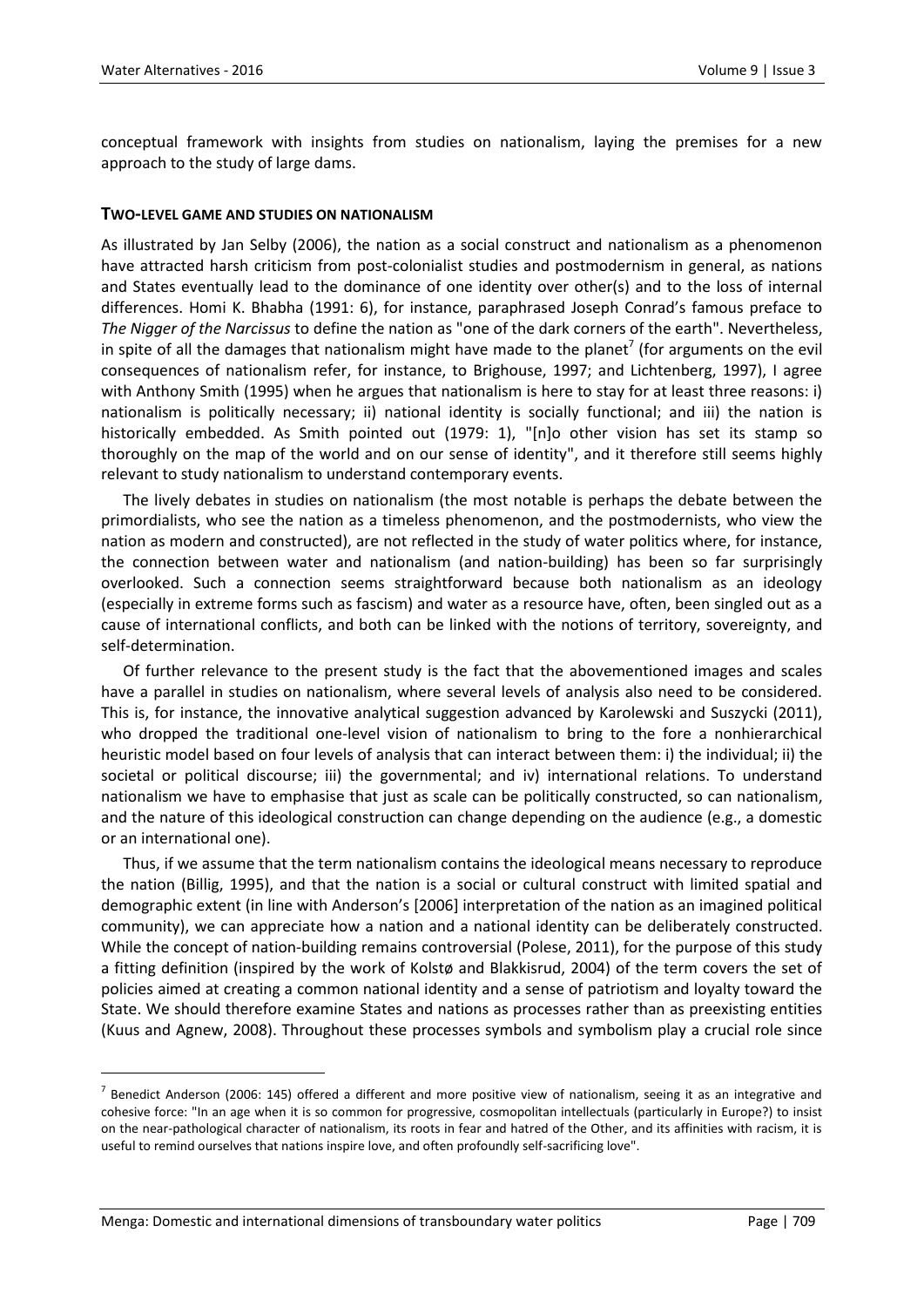1

ruling elites can use them to legitimise their actions, and motivate and mobilise their populations (Smith, 1998), enacting a top-down nationalism that creates a cohesive national identity (Mosse, 1975).

As Flint and Taylor (2007) pointed out, nationalism is the dominant manner in which the political geography of the modern world is conceptualised, even though the idea of the nation permeates political geography to such a degree that the concept has been seen as largely unproblematic. And yet, Armiero and von Hardenberg (2014: 3) suggested that "we need to deal with multiple scales which 'merge and intersect' in our lives. The nation is one of them", and is a particularly powerful one. Anderson (1986: 219) viewed nationalism as a territorial form of ideology, two-faced in its relation with space: "looking inward, it seeks to unify the nation and its constituent territory; looking outward, it tends to divide one nation and territory from another". This interpretation of the concept obviously takes inspiration from that advanced by Nairn (1975), who saw nationalism as essentially Janus-headed, since it faces both backward to a glorious past, and forward to a promising future.

Nation-building processes and nationalism can be thus highly relevant to the study of political geography and also to that of transboundary water politics. In that last regard, one of the few (and still unpublished) studies that explored this connection is the one carried out by Jeremy Allouche (2005), who suggested that the concept of 'water nationalism' - which combines State-building and nationmaking – may be seen as one of the primary causes of transboundary water conflicts in the basins of the Aral Sea, the Jordan River, and the Indus River. Allouche (2010) observes that governments perceive and construct water not merely as a natural resource, but as an inherent part of the homeland, with water sites and constructions becoming part of the national landscape.<sup>8</sup> The cause of water conflicts is not water scarcity, but rather the State nationalising its territory and refusing to recognise the transboundary character of water resources. In a subsequent study, Allouche (2010: 50) explained how State-building over water has operated in three ways to enhance control and power over water resources: "first, the dilution of authority from the local level; second, the creation of a water identity at the national level; and third, the (initial) refusal to recognise the international character of transboundary river basins". The State embedded water into the national collective identity using its symbolic value to make it a cohesive element in the nation-building process, in line with Anderson's (2006) idea of an imagined community. $9$ 

It is now clear that nationalism as a phenomenon has mutual ramifications at the domestic level and at the international level, and it therefore offers an appropriate analytical lens to explore the interconnections stemming from the two-level game in water politics. To this end, I will move my focus to large dams, whose construction, as I will illustrate, can overlap with the formation of a national identity while also affecting international relations.

 $^8$  As it was highlighted by Lowenthal (1994), the strong link between geography and the formation of a national identity is indeed evident in the case of landscapes, which can be treated as national symbols by both citizens and politicians.

<sup>&</sup>lt;sup>9</sup> While the work of Allouche is the more insightful, other scholars have also explored the connection between water and national identity. Wirsing et al. (2013) have, for instance, linked water scarcity to water nationalism in Himalayan Asia, although they delved on the notion of national security rather than on that of identity. Alley (2006) took an anthropological stance at the Ganga Action Plan (a pollution-abatement initiative) in India, showing that one of its purposes was to ideologically unite the country in the conviction that the government is a benevolent 'water manager' (in a socialist acceptation of the term). Hoslag (2011) briefly mentioned India's water nationalism (without providing a definition of the concept) while exploring the threat of a water war between China and India. Chellaney (2014) argued that in internationally shared waters the fusion between national identity and a river creates a sense of ownership that lead countries to see sharing waters as a zero-sum game. Kalpakian (2004) also attempted to illustrate that identity is what matters the most in conflicts, although his analysis appears theoretically weak in its contribution to transboundary water studies.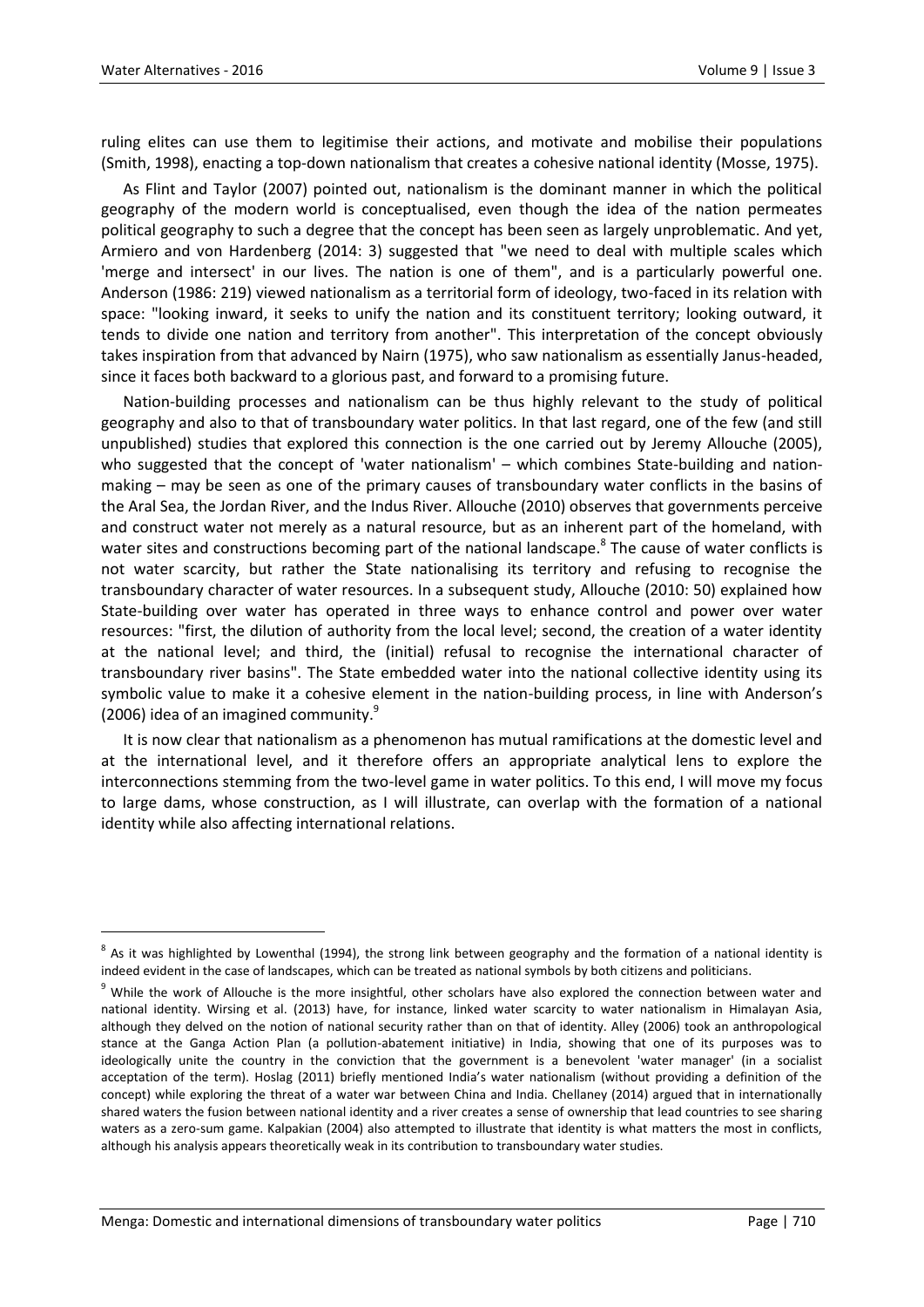$\overline{a}$ 

#### **MULTIDIMENSIONAL LARGE DAMS**

Large dams are arguably the most spectacular way to tame water resources. Besides representing human ingenuity and ability to tame nature, they can serve multiple purposes such as generating hydroelectricity, controlling water flows, and allowing irrigated agriculture and urban development. In his seminal book *Oriental Despotism*, Wittfogel (1957) advanced the concepts of hydraulic society and hydraulic despotism to denote how political elites might increase their grip on power by building and managing hydraulic infrastructures such as dams and networks of canals. Large dams can have both performative and discursive effects, and in his political analysis of Egypt, Mitchell (2002: 44) observed that thanks to their ability to capture the popular imagination, "large dams offered a way to build not just irrigation and power systems, but nation-states in themselves". Focusing on the construction of the Aswan High Dam, Mitchell noted how the Egyptian government ignored issues such as salinisation, waterlogging, and declining soil fertility, carrying out its construction without even attempting studies of costs and benefits, because the dam became the "centerpiece of postwar nation making in Egypt" (Mitchell, 2002: 45).

Technological innovation has been studied as the benchmark by which nation States enact claims of modernisation and progress. For instance, Edgerton (2007) developed the concept of "technonationalism" to denote the pride stemming from producing and exporting state-of-the-art technology. However, research has not explored how large dams can become a new tool of nation-building (Menga, 2015; Isaacs and Polese, 2016). This seems even more significant considering that these projects are often realised with foreign technology by countries that do not possess the necessary technological and engineering expertise, $10$  and yet, this does not stop a ruling elite from appropriating them and framing them as national symbols.

In spite of an abundant literature on dams, scholars have focused mostly on their economic, developmental, and environmental impacts (refer, among others, to Thukral, 1992; Khagram, 2004; Scudder, 2005; Turpin, 2008), rather than on their deep symbolism and political value (see for instance Reisner, 1993; McCully, 2001). In this last regard, one of the more insightful readings was produced by an environmental historian, Daniel Klingensmith (2007), who explored how dams in 20th century India and the United States became central in the creation of an ideology that featured imagined and reimagined notions of development. For Klingensmith, the rhetoric around dams can be seen as a dialectical process that leads to a political imagination of the nation and the world. While he does not see technology as ideology in Habermasian terms, $11$  he identifies a group of strategically placed individuals who "manage to appropriate and corrupt the development process and are able to undermine the coherence and viability of the scheme" (Klingensmith, 2007: 29).

And indeed, in its report the World Commission on Dams<sup>12</sup> (WCD, 2000) noted that "[f]rom the 1930s to the 1970s, the construction of large dams became – in the eyes of many – synonymous with

<sup>&</sup>lt;sup>10</sup> The Grand Ethiopian Renaissance Dam in Ethiopia, for instance, is being built by the Italian construction group Salini Impregilo. It is worth mentioning that in the 1930s Benito Mussolini's Italy invaded and conquered Ethiopia, maintaining a military presence in the country until 1941.

<sup>&</sup>lt;sup>11</sup> Jürgen Habermas (1970) perceived the ideologisation of technology as a means through which ruling elites could overcomplicate technology and practical questions in such a way that the population is depoliticised and stripped of its participatory democratic rights.

 $12$  As a result of the growing opposition to large dams, in 1997 the World Bank launched the work of the WCD, a body tasked to review the development effectiveness of large dams, along with their social, economic and environmental impact. This seeming new era for the hydropower sector was also marked by the establishment of the International Hydropower Association (IHA), an international organisation created under the auspices of UNESCO in 1995. In 2011 the IHA published the Hydropower Sustainability Assessment Protocol (accessible at this link:

[www.hydrosustainability.org/IHAHydro4Life/media/PDFs/Protocol/hydropower-sustainability-assessment-protocol\\_web.pdf](http://www.hydrosustainability.org/IHAHydro4Life/media/PDFs/Protocol/hydropower-sustainability-assessment-protocol_web.pdf) a document containing an elaborate complex scorecard to rate the sustainability of dam projects.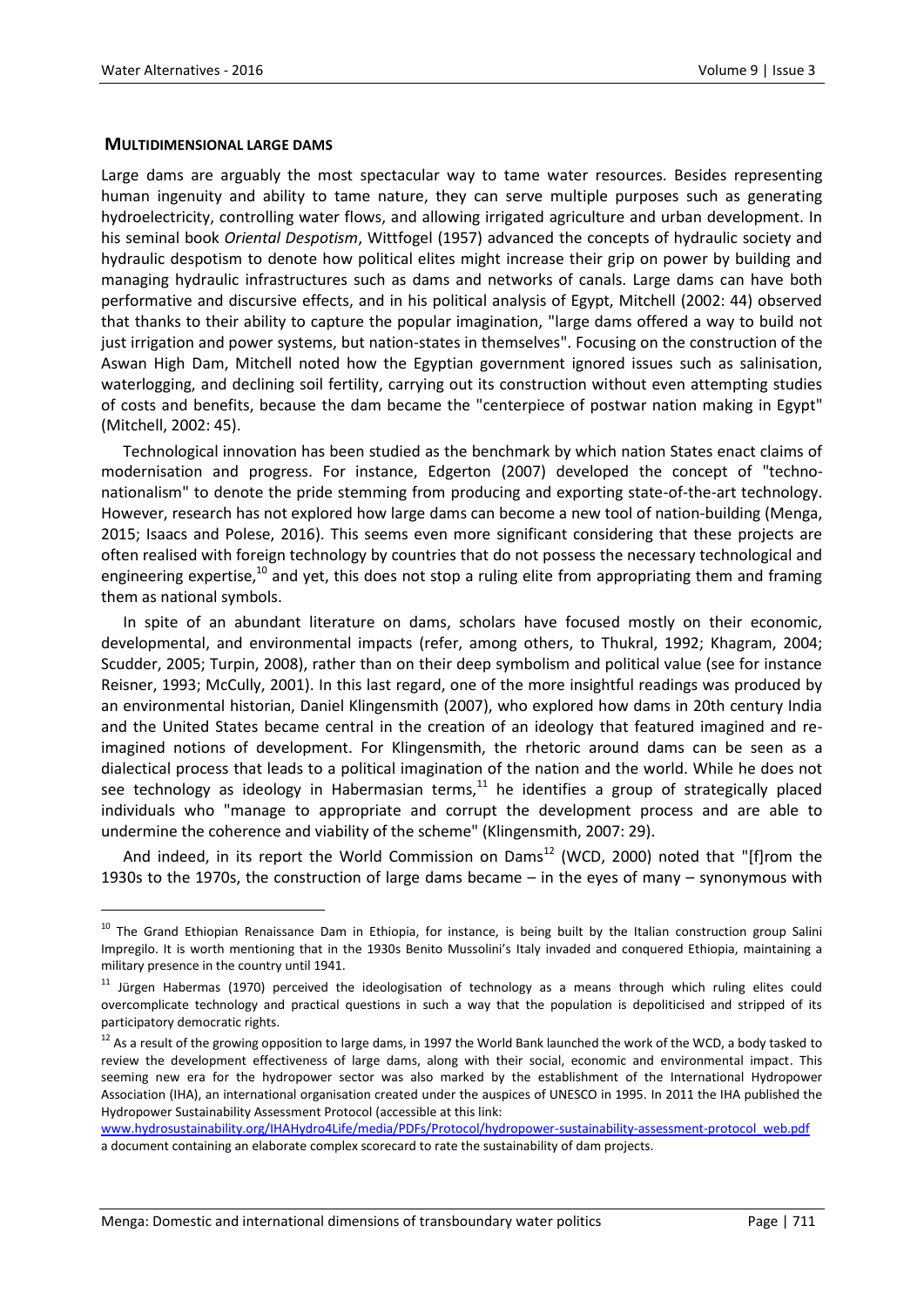development and economic progress. Viewed as symbols of modernisation and humanity's ability to harness nature, dam construction accelerated dramatically." (WCD, 2000: xxix). According to Worster (1984), who took as an example the Hoover Dam in the United States, large dams have been built following the illusion that men can dominate nature. Drawing from Horkheimer's (1974) *Eclipse of Reason*, Worster argues that dominating nature also implies dominating men, since a few powerful individuals manage to get a concentration of social, economic, and political power through the construction of a dam. Kraak (2012) also analysed how an elite can use the symbolism of a large dam to legitimise a regime that lacks authority (as in the cases of Ethiopia and Kyrgyzstan), and Pritchard (2004) illustrated how State elites in France used the River Rhone to intertwine hydraulic technology with debates on national identity and State-building. As Flyvbjerg et al. (2003) effectively explained, megaprojects (and therefore also large dams) have to be considered as both political and physical objects for their meaning to be fully appreciated. A dam could indeed be metaphorically represented by a centaur, the mythological creature half man and half horse: its performative effects, those that are clearly visible such as the diversion of a river or the generation of hydroelectricity, epitomise the strength of the centaur, its animal side. Its rather hidden discursive dimension, the one connected with nation-building processes, corresponds to the sapiens part of the centaur, its ideological production (Menga, 2016).

But what is also significant for the purpose of this analysis is that besides their symbolic and emotional significance at the national level, large dams also have an impact at the international level, since they can alter transboundary water flows and cause severe tensions in an international river basin. If we accept that a dam can symbolise a nation, then those who question a dam become the enemies of that nation. This is particularly apparent in a competitive setting marked by already tense relations among basin riparians, where the assertion (and protection) of national interests through the construction of a large dam happens at the expense of another nation. The expression 'zero-sum game', that in transboundary water politics is often used to define competitive scenarios where a gain for one actor implies a loss for another one, can correspond, after all, to a practical analytical application of the dualistic notions of 'self' and 'otherness' in studies on nationalism (Reicher and Hopkins, 2000).

Following this interdisciplinary discussion, it is evident that a two-level game perspective can be relevant also to the study of transboundary water politics, where international relations and domestic politics are strongly interrelated. Furthermore, nationalism and nation-building do influence transboundary water relations, and large dams, due to their symbolic value, emerge as key tools with which to analyse this phenomenon. To further develop the above reflection, in the following I will briefly review two examples of well-known dams that fit within this framework – the GERD in Ethiopia and the Rogun Dam in Tajikistan – and will subsequently identify and suggest new avenues for future research.

## **DISCUSSION**

Although the number of large dams being built worldwide started to decline in the 1970s, that trend changed in the 2000s, and several controversial projects have been launched in the last decade. China and India, in particular, are leading the new dam movement worldwide, driven by the prospect of more hydroelectricity and a boost in irrigated agriculture. And it is under these premises that the Ethiopian government is building the GERD (also known as the Millennium Dam) on the Blue Nile. The construction of this hydroelectric dam, which when finished will be the largest one in Africa and give a significant boost to the fulfilment of Ethiopia's energy needs (Hammond, 2013), started in 2011 and is expected to be completed in 2017. The dam is strongly opposed by downstream Egypt, which is afraid of a reduction of its water inflow and sees the project as a violation of its historical rights over the Nile. These rights were, for instance, asserted in the 1960s by Gamal Abdel Nasser through the construction of the grandiose Aswan High Dam.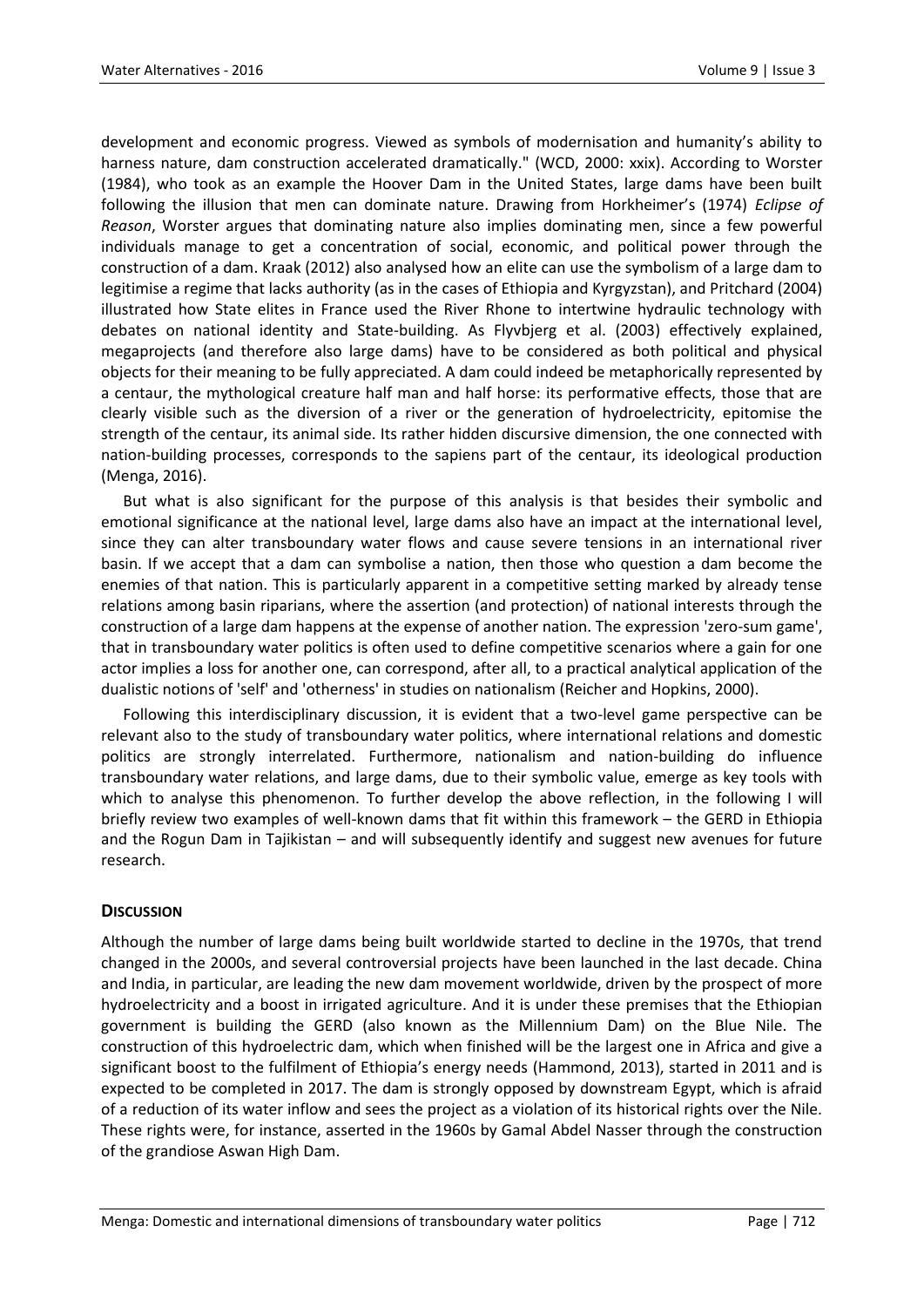Beyond electricity generation, flood control, and grand irrigation schemes, the dam is charged with highly symbolic meanings by the Ethiopian ruling elite. As its name suggests, the dam embodies the reawakening of the Ethiopian nation, and it represents an essential element in the process aimed at reinventing and redefining Ethiopia's identity, so that the country can deal with the challenges posed by ethnic federalism and a multi-ethnic society (Orlowska, 2013).

The analytical significance of a two-level game perspective in water politics, and the relevance of nationalism to the study of large dams, become clear if we apply Karolewski's and Suszycki's (2011) three largest levels of analysis for studying nationalism – societal or political discourse, governmental, and international relations – to the narrative of the Ethiopian government around the GERD. What emerges is that the top-down nationalism enacted by the ruling elite reproduces an idea of the nation which is firmly grounded at both the domestic and the international levels.

On the one hand, the GERD is presented as a national pride and success, as a project that is leading Ethiopia towards a glorious future built upon the ashes of an important imperial past, in line with Nairn's (1975) metaphor of the modern Janus. This is evidenced, for instance, by the ubiquitous largescale patriotic billboards displayed around the country (see Figure 1), where the GERD is often linked to the late Ethiopian Prime Minister Meles Zenawi, a man with 'vision' and the protector of the nation. Furthermore, since 2011 (when construction work began), the main State-owned Ethiopian TV and radio channels have been providing constant updates to spur patriotism. To give just a few examples, it is common to see on the evening TV news programme reports of patriotic citizens vowing to work unpaid hours to buy dam bonds (BBC Monitoring, 2012a), discussing how to support the dam's construction (BBC Monitoring, 2014), or celebrating the arrival of the Grand Ethiopian Renaissance Dam Cup<sup>13</sup> in their own city (BBC Monitoring, 2015).

On the other hand, government officials are also framing the GERD as a foreign policy issue, emphasising that it is being built in spite of the opposition coming from Egypt and, to a lesser extent, Sudan. Significantly, while launching the construction of the GERD, Zenawi made an implicit reference to Egypt when he warned about the existence of an actor "attempting to undercut Ethiopia's efforts to secure funding to cover the cost of the project" (Zenawi, 2011). In the same speech, Zenawi also urged the Ethiopian people to support the construction of the dam:

No matter how poor we are, in the Ethiopian traditions of resolve, the Ethiopian people will pay any sacrifice. I have no doubt they will, with one voice, say: 'Build the Dam!' […] nothing can stop us from exercising our rights […] we not only have a plan, but we also have the capacity to assert our rights (Zenawi, 2011).

A few months later, in an address to the Ethiopian Parliament which was broadcast on national TV, Zenawi explicitly singled out Egypt as the main obstacle to the construction of the GERD, laying the foundations for the upcoming framing of the dam as a tool of nationalism. According to Zenawi (BBC Monitoring, 2011), Egypt had spent the previous 100 years trying to disrupt Ethiopia's efforts to build a large dam on the Nile. Zenawi accused Egypt of using military, diplomatic and financial means to interfere with his country's hydraulic ambitions, adding that the Ethiopians need to be ready to contain further threats coming from Cairo in the future. Through this statement the Ethiopian Prime Minister clearly identified Egypt as the 'other' in relation to the Ethiopian 'self', as the external interference posing a threat to the development of Ethiopia both as a State and as a nation.

 $\overline{a}$ 

 $13$  A national football tournament named after the dam.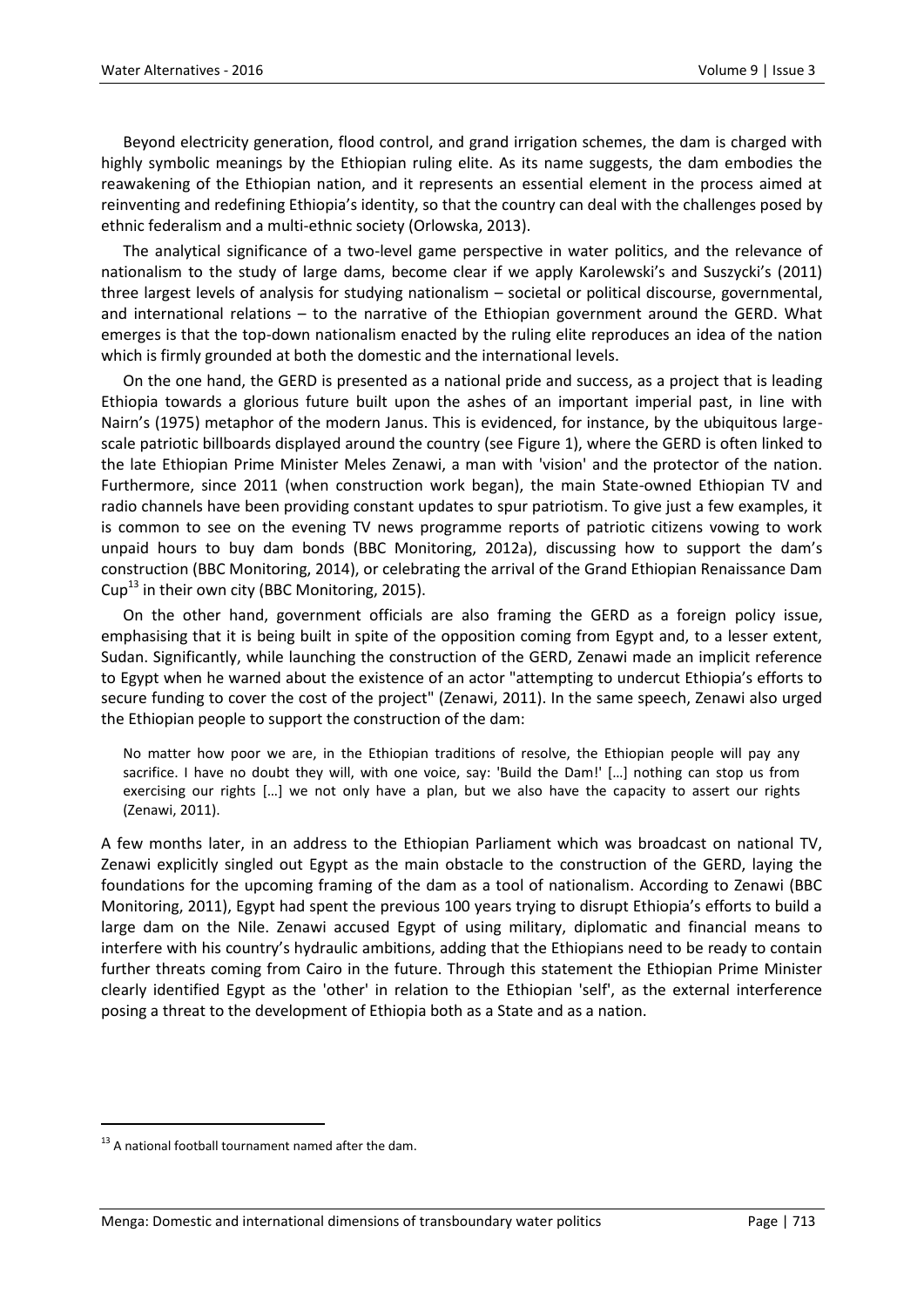

Figure 1. A billboard in Meskel Square, Addis Ababa, December 2012.

Note: The billboard shows the late Ethiopian Prime Minister Meles Zenawi together with some flagship projects of modern Ethiopia, including on the right the Grand Ethiopian Renaissance Dam. The writing on the billboard (in Amharic) reads: "The vision and the mission that you started is near. By working hard we will get it/hold it!". Photo courtesy of Ane Hess-Nielsen.

Indeed, from this moment on, Ethiopian politicians started to represent the GERD as a symbol of national self-determination, with Egypt filling the stage as the main rival, to the extent that local newspapers started rumouring about the Egyptians "hoping for Meles' death to stop the Grand Ethiopian Renaissance Dam" (Tigrai Online, 2012). And while Zenawi did die in 2012, the Ethiopian government continued to deploy the same two-faced rhetoric portraying the dam both as a symbol of national pride and as an assertion of sovereignty against an antagonistic neighbour. Dina Mufti, the Spokesperson of the Ethiopian Ministry of Foreign Affairs, tellingly explained that "Ethiopia is not intimidated by Egypt's psychological warfare and won't halt the dam's construction, even for seconds" (Reuters, 2013), while at the internal level the government continued to festively celebrate the realisation of what is portrayed as a "unifying project that offers hope" (Bloomberg Business, 2015), whose realisation has become a tribute to the beloved and charismatic former Prime Minister Zenawi.

Another meaningful example of how large dams can become a new-nation building tool for a topdown nationalism enacted by the ruling elite with ramifications at both the domestic and the international level comes from Central Asia, where Tajikistan is attempting to build the large Rogun Dam. The project was originally planned by the Soviet Union in the 1960s, and its revamp in the 2000s has been criticised by downstream Uzbekistan, which perceives it as a threat to both the environment (the dam is located in a highly seismic area) and its annual water inflow. Similar to the GERD, if and when it is completed the Rogun Dam will generate large amounts of hydroelectricity in a country that suffers from recurrent energy crises. Furthermore, according to the Tajik government the dam will lead to an increase in irrigated agriculture that will bring benefits to both upstream and downstream basin riparians (Zarifi, 2009).

Yet, what also strikes one about the Rogun Dam is that its meaning has gone beyond that of a simple multipurpose dam. As Menga (2015; 2016b) highlighted, the Tajik government has framed it "as a matter of national pride, a fundamental leap forward in national development, an existential achievement for the survival of the country, and ultimately, a matter of life and death" (Menga, 2015: 490). The Tajik President Emomali Rahmon has often reiterated that the dam is Tajikistan's national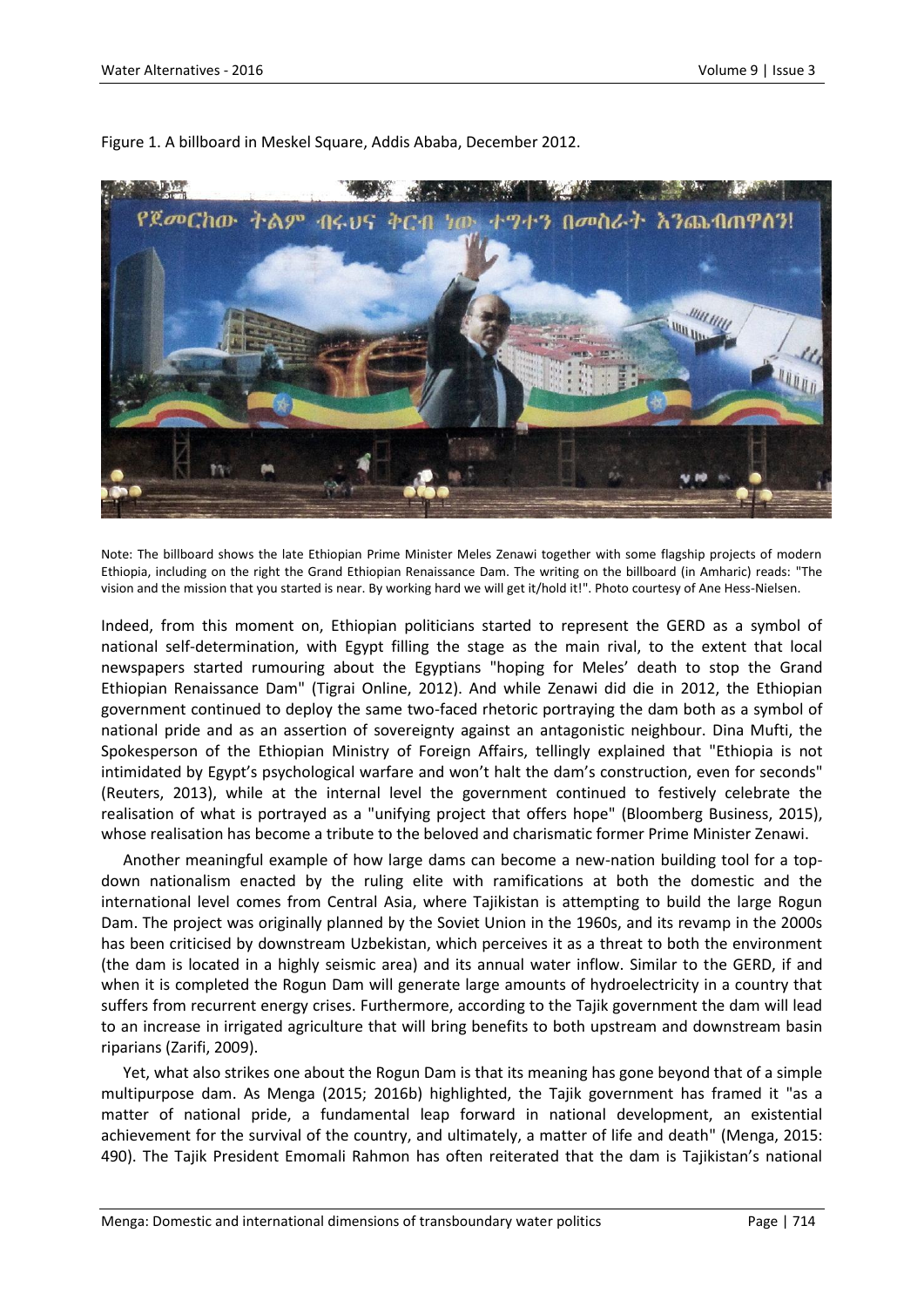idea (see for instance Rahmon, 2009; 2010), defining it as "a source of endless light which will turn Tajikistan into an ever-shining star in the ancient East!" (Rahmon, 2010). As with the GERD, the main cities of Tajikistan were covered by patriotic billboards presenting the dam as a national priority (see Figure 2), and citizens were asked to show their patriotism by buying shares of the Rogun Joint Stock Company. Pupils had to recite patriotic verses about the dam, such as "Roghun is our national pride, our brightest future. It's the light in Central Asia!" (Al Jazeera, 2010), and the Tajik Education Minister Abdujabbor Rahmonov explained that "how many shares a student will buy depends on his patriotism" (BBC Monitoring, 2010). Furthermore, the State-owned national TV and radio channels have been providing regular updates on the dam and the status of its construction, which were, however, interrupted in 2012 to allow the World Bank to carry out a feasibility study (The World Bank, 2014).

Figure 2. A billboard in the Tajik capital Dushanbe, July 2010.



The billboard displays the Tajik President Emomali Rahmon showing the way forward for his country while standing in front of the Rogun Dam construction site. The writing on the billboard (in Tajik) reads: "Rogun is the Life and Death of Tajikistan". Photo courtesy of Derek Henry Flood.

The opposition of Uzbekistan, a country that has a longstanding rivalry with Tajikistan and that has so far managed to get the lion's share of the Central Asian waters (Menga, 2014), seems to have reinforced Tajikistan's resolve to carry out the project as an assertion of power and self-determination. The rhetoric adopted by the Tajik leadership portrays the dam as a symbol of national cohesion and patriotism, and in 2010 the then Tajik Prime Minister Akil Akilov significantly underlined how Uzbek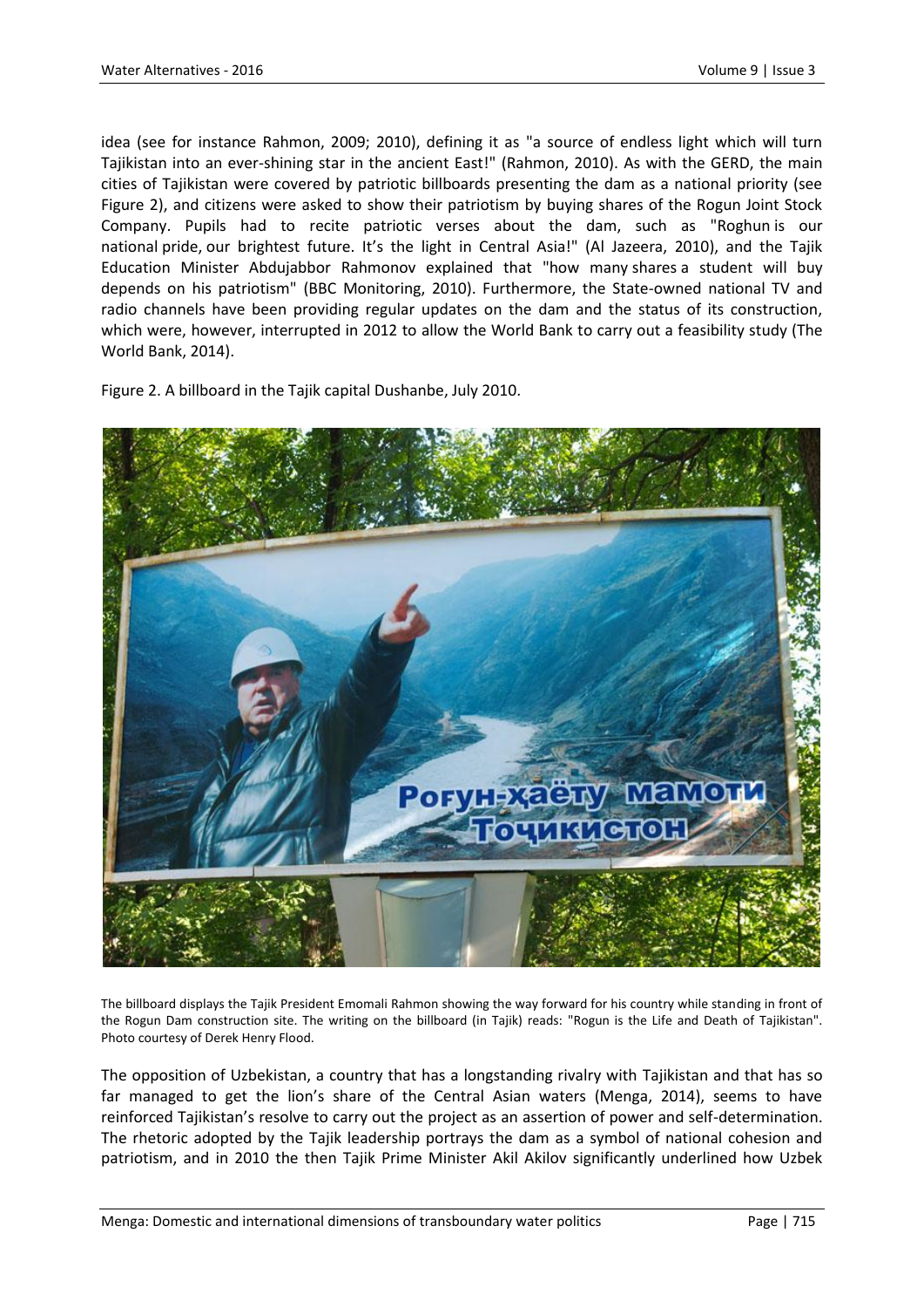criticisms have no other effect than uniting the "people of Tajikistan in the idea of building this vitally important hydropower plant" (Akilov, 2010). Tajik elites accuse Uzbekistan of thwarting Tajikistan's economic development ambitions through the disruption of energy supplies and the sabotage of transport corridors (BBC Monitoring, 2012; Shustov, 2012; Saipov, 2014; Stronski, 2016). Moreover, they present the Rogun Dam as a way to achieve energy self-sufficiency (BBC Monitoring, 2011a) in a setting where Uzbekistan is the country's sole supplier of natural gas (The World Bank, 2012). When the Uzbek President Islam Karimov reportedly defined the Rogun Dam as a meaningless project, the Tajik newspaper Ozodagon eloquently countered: "An interesting point in the position of the Uzbek president on the construction of the Roghun power station is that he called the national project of an independent State a 'foolish' project, and with this he insulted a State and a nation" (BBC Monitoring, 2010a). Mirroring this embittered conflict, an opinion poll conducted in Tajikistan in 2013 showed that a quarter of the respondents recognised Uzbekistan as a threat to Tajikistan (M-Vector, 2013), arguably as a result of the narrative adopted by the Tajik government.

Both the GERD and the Rogun Dam illustrate how a two-level game perspective can be relevant to the study of transboundary water relations. At the domestic level, a hydraulic infrastructure can help legitimise those in power, channelling people's attention while contributing to the creation of a national identity. This process is magnified by the international level, especially when a dam is opposed by a rival country. In these cases, constructing a dam also becomes a way to defend national interests, increase regional influence, and assert absolute territorial sovereignty in the terms enunciated by the Harmon doctrine.<sup>14</sup> Dams thus exacerbate existing international tensions which, in turn, serve to buttress and legitimise the actions of the government that builds them. In addition to helping a government gaining popular support, framing a national issue as a foreign policy one can serve to distract public attention from other pressing matters and to deproblematise the environmental and societal consequences that come with the construction of a large hydraulic infrastructure (such as the resettlement of peoples, environmental impact, and financial costs).

## **CONCLUSIONS**

 $\overline{a}$ 

In this paper, I have argued that an analytical framework that accounts concurrently for the interaction of domestic and international factors, and where the nation scale is examined along with the international scale and the basin-regional scale, can lead to a better understanding of water politics. Examining states and nations as processes rather than as pre-existing entities can also improve our understanding of how a large dam can become a nation-building tool and therefore embed a meaning that goes beyond that of a mere hydraulic infrastructure.

Clearly, I am not suggesting that all hydraulic development should be examined under this perspective, or that the ideological dimension of dam building is more important than the actual material effects that accompany these types of projects. However, and as I illustrated with the examples of the GERD and the Rogun Dam, both the ideational and the material dimensions should be taken into account to understand the drivers of hydraulic development (as was also argued by Molle et al., 2009; and Molle and Wester, 2009), and the apparently uncompromising attitude of the actors involved in regional disputes over shared water resources triggered by large dams. This approach is particularly useful to analyse cases of internationally controversial dams being built (or proposed) in a

 $14$  The Harmon doctrine – which takes its name from former US Attorney General Judson Harmon – is considered the most notorious theory in all of international resources law, and is today identified with the principle of absolute territorial sovereignty. It is based upon an opinion issued by Harmon in 1895 concerning a dispute between Mexico and the US for the use of a shared river, the Rio Grande. The doctrine basically states that "a country is absolutely sovereign over the portion of an international watercourse within its borders. Thus, that country would be free to divert all of the water from an international watercourse, leaving none for downstream states" (McCaffrey, 1996: 549).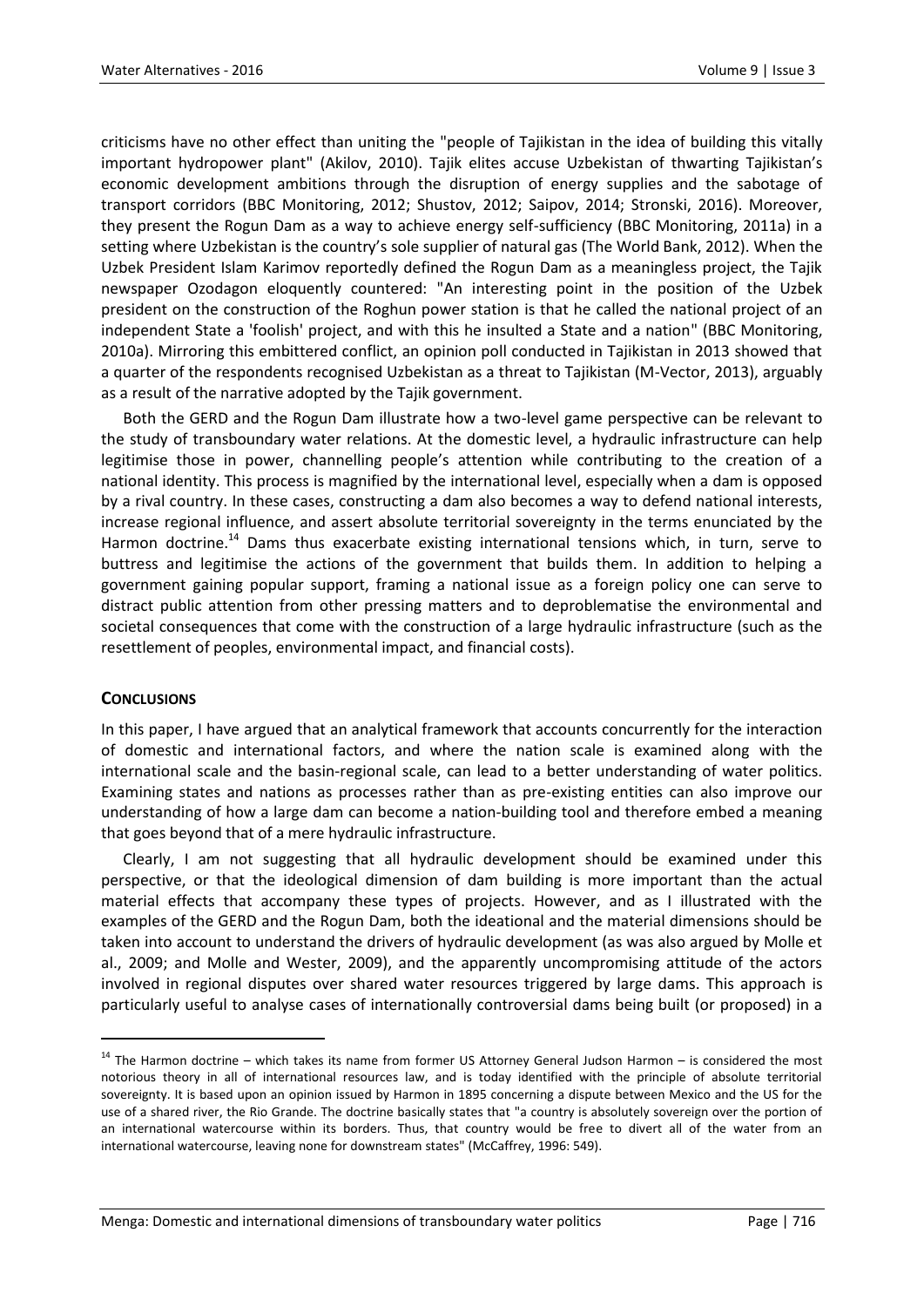competitive setting marked by already tense relations among basin riparians and a contested control of water resources.

This framework could be fruitfully applied to critical hydropolitics studies and, in particular, to the branch dealing with the importance of discursive constructions and on the ways power, hegemony, and power asymmetries can influence transboundary water relations (among others, Zeitoun and Warner, 2006; Cascão and Zeitoun, 2010; Zeitoun et al., 2011; Zeitoun et al., 2016; Menga, 2016a). Further research might explore how being the hegemon or the hegemonised (and consequently power relations) riparian influences domestic politics and the discourse adopted at the internal level to justify hydraulic development. To this end, suitable international river basins with asymmetric power configurations would include those of the Euphrates and Tigris, the Ganges, the Jordan, and the Mekong.

Also, and following up on the arguments made by Warner and Zawahri (2012) regarding the influence of a regime type on the behaviour of riparians, further studies should be carried out to explore differences and similarities in the rhetoric adopted by democratic and authoritarian regimes when it comes to building a large hydraulic infrastructure. Authoritarian regimes that operate in a noncompetitive political setting with a weak (or nonexistent) civil society face fewer constraints at the domestic level than do democratic ones, and this might influence which strategies they adopt to legitimise their actions. Scott (1998), for instance, argued that being an authoritarian or a democratic regime played a crucial role in determining the fate of social engineering schemes in the 19th and early 20th centuries, with authoritarian regimes being the force behind high modernism. Can we interpret the current boom in the dam building sector as a 21st century revamp of the ideology of high modernism?

In addition, and with regard to a water literature that is now saturated with the securitisation discourse (Fischhendler, 2015), further research could also be conducted to determine whether it is appropriate to refer to the 'nationalisation' of water resources as one of the key determinants of international water conflicts. Framing hydraulic development as an assertion of the national interests of the 'self' against those of the 'other' can provide fresh and original insights to the analysis of transboundary water relations. This could appeal to constructivist perspectives to water studies, since the view of the 'self' as an offset of the 'other' recalls Wendt's (1992) classic interpretation of agency and structure as being reciprocally constituted. This study could have discussed how the notions of agency and structure can help understand the reciprocal relationship of the domestic and international dimensions, but this would have overly expanded the already dense literature mobilised so far.

#### **ACKNOWLEDGEMENTS**

I would like to thank the three anonymous reviewers and the editor for their insightful suggestions and comments. This project has received funding from the European Union's Horizon 2020 research and innovation programme under the Marie Sklodowska-Curie grant agreement No 654861.

#### **REFERENCES**

- Agnew, J. 1994. The territorial trap: The geographical assumptions of international relations theory. *Review of International Political Economy* 1(1): 53-80.
- Agnew, J. 2010. Still trapped in territory? *Geopolitics* 15(4): 779-784.
- Akilov, A. 2010. *Ofitsialnyy otvet pravitelstva Respubliki Tadzhikistan na pismo Premyer-Ministra Uzbekistana.*  Dushanbe.

Al Jazeera. 2010. Tajiks invest in mega-dam project. 3 April 2010. [www.aljazeera.com/focus/2010/03/201032513529763859.html](http://www.aljazeera.com/focus/2010/03/201032513529763859.html) (accessed 7 June 2016)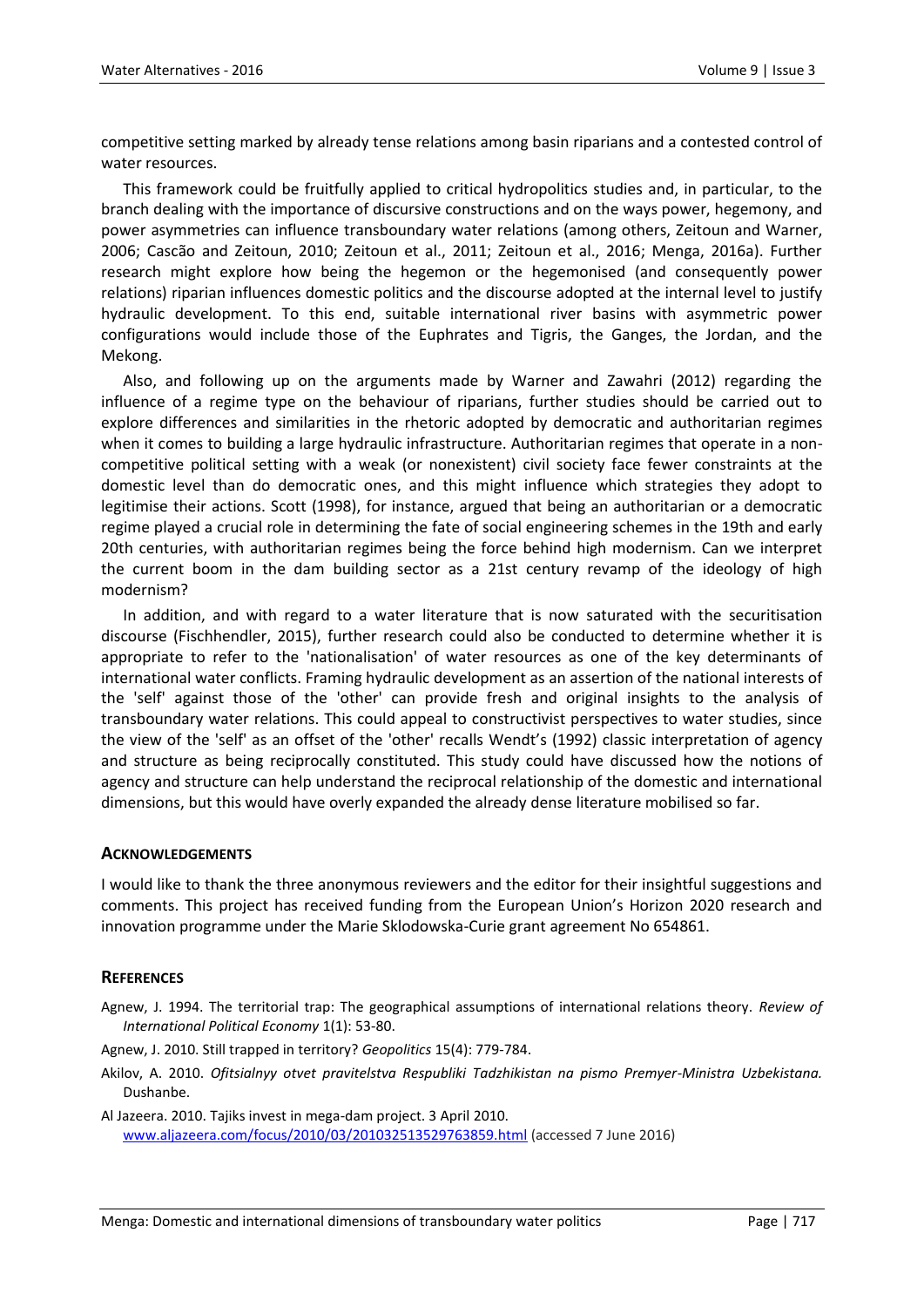- Allan, J. and Mirumachi, N. 2010. Why negotiate? Asymmetric endowments, asymmetric power and the invisible nexus of water, trade and power that brings apparent water security. In Earle, A.; Jägerskog, A. and Öjendal, J. (Eds), *Transboundary water management. principles and practice*, pp. 13-26. London, Washington, DC, USA: Earthscan.
- Alley, K.D. 2006. Anthropology and environmental debate: Reflections on science, resource nationalism, and news reporting. *India Review* 5(3-4): 447-469.
- Allouche, J. 2005. Water nationalism: An explanation of the past and present conflicts in Central Asia, the Middle East and the Indian Subcontinent? PhD thesis. Institut Universitaire de Hautes Etudes Internationales, Geneva, Switzerland.

Allouche, J. 2010. The multi-level governance of water and state building processes: A longue durée perspective. In Wegerich, K. and Warner, J. (Eds), *The politics of water: A survey*, pp. 45-67. London, New York: Routledge.

Anderson, B. 2006. *Imagined communities: Reflections on the origin and spread of nationalism*. London, UK: Verso.

Anderson, J. 1986. On theories of nationalism and the size of states. *Antipode* 18(2): 218-232.

Armiero, M. and Graf von Hardenberg, W. 2014. Editorial introduction to the Special Issue: Nature and Nation. *Environment and History* 20(1): 1-8.

BBC Monitoring. 2010. Tajik students say barred from exams for not buying power plant shares. 12 January 2010.

- BBC Monitoring. 2010a. Tajik minister, experts flay Uzbek president's statement on hydropower project. 19 November 2010.
- BBC Monitoring. 2011. Ethiopia should build defence capacity to repel Egyptian 'threat' premier. 6 April 2011.
- BBC Monitoring. 2011a. Tajikistan to ensure energy self-sufficiency in next three years president. Source: Tajik Television First Channel. 20 April 2011.
- BBC Monitoring. 2012. Uzbekistan reportedly dismantling railway to Tajik south. Source: Avesta website, Dushanbe, in Russian. 30 March 2012.
- BBC Monitoring. 2012a. Programme summary of Ethiopian TV news 1700 GMT 27 Aug 12. 27 August 2012.
- BBC Monitoring. 2014. Programme summary of Ethiopian TV news 1700 GMT 30 Mar 14. 30 March 2014.
- BBC Monitoring. 2015. Programme summary of EBC TV news 1700 GMT 26 Feb 15. 26 February 2015.
- Bhabha, H.K. (Ed). 1991. *Nation and narration*. Abingdon, UK: Routledge.

Billig, M. 1995. *Banal nationalism*. London, UK: Sage.

Blaikie, P. and Brookfield, H. 1987. *Land degradation and society*. London and New York: Methuen.

Bloomberg Business. 2015. Ethiopians Rally Olympic-Style, Chip in on Bonds for Dam. 12 May 2015. [www.bloomberg.com/news/articles/2015-05-12/ethiopians-rally-olympic-style-chip-in-on-bonds-for-dam](http://www.bloomberg.com/news/articles/2015-05-12/ethiopians-rally-olympic-style-chip-in-on-bonds-for-dam) (accessed 11 November 2015)

- Brighouse, H. 1997. Against nationalism. *Canadian Journal of Philosophy* 26 (sup1): 365-405.
- Brown, J.C. and Purcell, M. 2005. There's nothing inherent about scale: Political ecology, the local trap, and the politics of development in the Brazilian Amazon. *Geoforum* 36(5): 607-624.
- Budds, J. and Hinojosa, L. 2012. Restructuring and rescaling water governance in mining contexts: The coproduction of waterscapes in Peru. *Water Alternatives* 5(1): 119-137
- Buzan, B. and Little, R. 2001. Why international relations has failed as an intellectual project and what to do about it. *Millennium* 30(1): 19-40.
- Cascão, A. and Zeitoun, M. 2010. Power, hegemony and critical hydropolitics. In Earle, A.; Jägerskog, A. and Öjendal, J. (Eds), *Transboundary water management. principles and practice*, pp. 27-42. London, Washington, DC, USA: Earthscan.
- Chellaney, B. 2014. Water, power, and competition in Asia. *Asian Survey* 54(4): 621-650.
- Cox, K.R. 1998. Spaces of dependence, spaces of engagement and the politics of scale, or: looking for local politics. *Political geography* 17(1): 1-23.

Delaney, D. and Leitner, H. 1997. The political construction of scale. *Political Geography* 16(2): 93-97.

Earle, A.; Jägerskog, A. and Öjendal, J. (Eds). 2010. *Transboundary water management. Principles and practice*. London, Washington, DC, USA: Earthscan.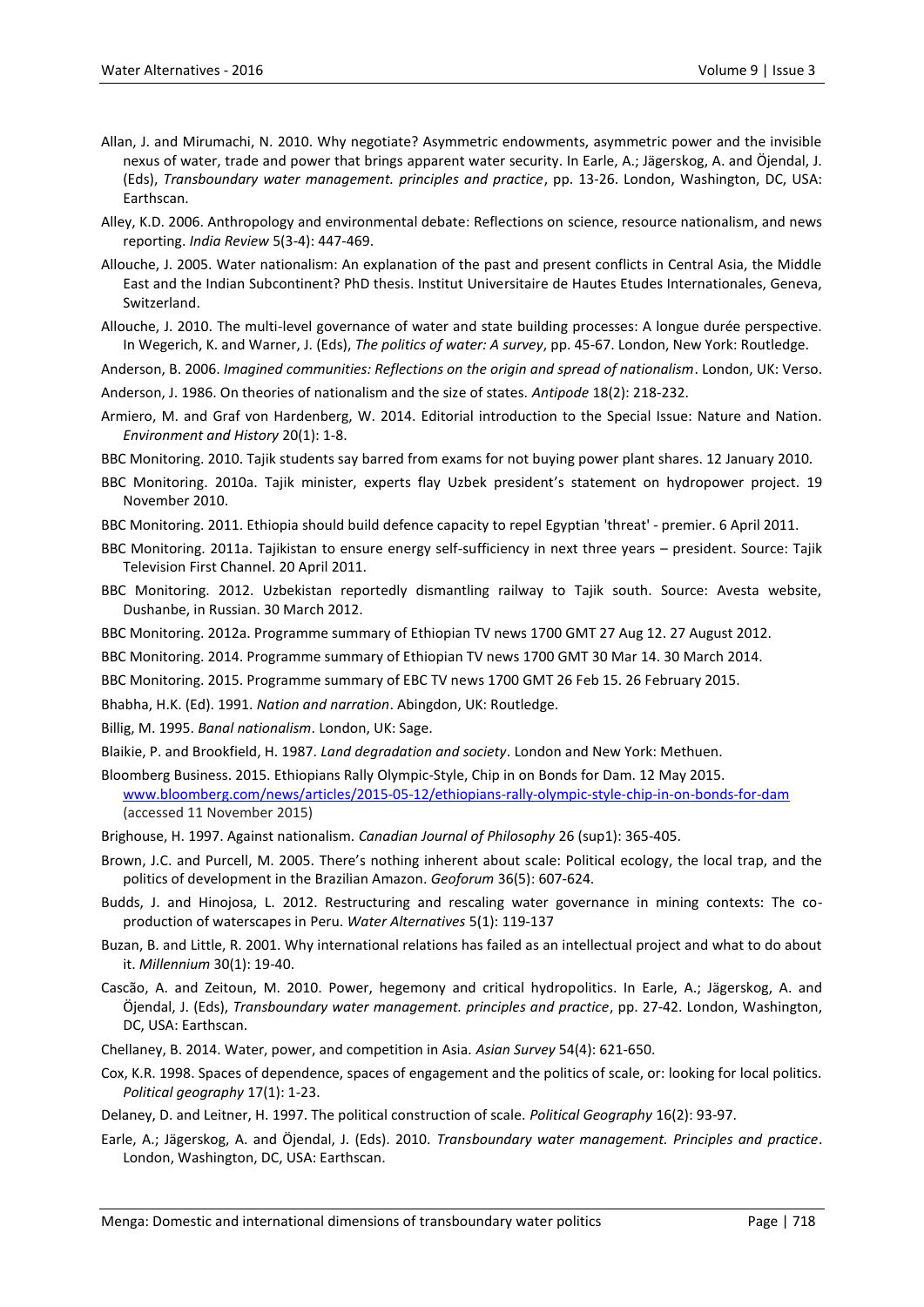- Edgerton, D.E. 2007. The contradictions of techno-nationalism and techno-globalism: A historical perspective. *New Global Studies* 1(1): 1-32.
- Elhance, A.P. 1999. *Hydropolitics in the Third World: Conflict and cooperation in international river basins*. Washington, DC, USA: US Institute of Peace Press.
- Fearon, J.D. 1998. Domestic politics, foreign policy, and theories of international relations. *Annual Review of Political Science* 1(1): 289-313.
- Fischhendler, I. 2015. The securitization of water discourse: Theoretical foundations, research gaps and objectives of the special issue. *International Environmental Agreements: Politics, Law and Economics* 15(3): 245-255.
- Flint, C. and Taylor, P.J. 2007. *Political geography: World-economy, nation-state, and locality*. Essex, UK: Pearson Education.
- Flyvbjerg, B.; Bruzelius, N. and Rothengatter, W. 2003. *Megaprojects and risk: An anatomy of ambition*. Cambridge, UK: Cambridge University Press.
- Furlong, K. 2006. Hidden theories, troubled waters: International relations, the 'territorial trap', and the Southern African Development Community's transboundary waters. *Political Geography* 25(4): 438-458.
- Gaddis, J.L. 1992. International relations theory and the end of the Cold War. *International Security* 17(3): 5-58.
- Gleick, P. 2011. *The World's Water. Volume 7*. Washington, DC, USA: Island Press.
- Gourevitch, P. 1978. The second image reversed: The international sources of domestic politics. *International Organization* 32(4): 881-912.
- Habermas, J. 1970. *Toward a rational society*. Boston, USA: Beacon Press.
- Hammond, M. 2013. The Grand Ethiopian Renaissance Dam and the Blue Nile: Implications for transboundary water governance. *Global Water Forum* 1307, [www.globalwaterforum.org/wp-content/uploads/2013/02/The-](http://www.globalwaterforum.org/wp-content/uploads/2013/02/The-Grand-Ethiopian-Renaissance-Dam-and-the-Blue-Nile-Implications-for-transboundary-water-governance-GWF-1307.pdf)[Grand-Ethiopian-Renaissance-Dam-and-the-Blue-Nile-Implications-for-transboundary-water-governance-GWF-](http://www.globalwaterforum.org/wp-content/uploads/2013/02/The-Grand-Ethiopian-Renaissance-Dam-and-the-Blue-Nile-Implications-for-transboundary-water-governance-GWF-1307.pdf)[1307.pdf](http://www.globalwaterforum.org/wp-content/uploads/2013/02/The-Grand-Ethiopian-Renaissance-Dam-and-the-Blue-Nile-Implications-for-transboundary-water-governance-GWF-1307.pdf) (accessed 20 October 2015)
- Harris, L.M. 2002. Water and conflict geographies of the Southeastern Anatolia Project. *Society & Natural Resources* 15(8): 743-759.
- Harris, L.M. 2005. Navigating uncertain waters. In Flint, C. (Ed), *The geography of war and peace: From death camps to diplomats*, pp. 259-279. New York: Oxford University Press.
- Harris, L.M. and Alatout, S. 2010. Negotiating hydro-scales, forging states: Comparison of the upper Tigris/Euphrates and Jordan River basins. *Political Geography* 29(3): 148-156.
- Haas, E.B. 2000. *Nationalism, liberalism, and progress: The dismal fate of new nations*. New York, USA: Cornell University Press.
- Hendla, I. 2009. Connections between foreign and domestic politics in theories of international relations. Proceedings of the Institute for European Studies. Tallinn University of Technology 6: 67-89.
- Herod, A. and Wright, M.W. (Eds). 2008. *Geographies of power: Placing scale*. London, UK: Blackwell.
- Hoffmann, S. 1972. Weighing the balance of power. *Foreign Affairs* 50(4): 618-643.
- Holslag, J. 2011. Assessing the Sino-Indian water dispute. *Journal of International Affairs* 64(2): 19.
- Horkheimer, M. 1974. *Eclipse of reason* (Vol. 1). New York, London: Continuum.
- ICOLD (International Commission on Large Dams). 1998. *World Register of Dams.* Paris, France: ICOLD.
- Isaacs, R. and Polese, A. (Eds). 2016. *Nation building in post-Soviet spaces: New tools and approaches*. Farnham, UK: Ashgate.
- Julien, F. 2012. Hydropolitics is what societies make of it (or why we need a constructivist approach to the geopolitics of water). *International Journal of Sustainable Society* 4(1/2): 45-71.
- Julien, F. 2013. Explaining the persistent appeal of 'water wars' scenarios. *Global Water Forum*, [www.globalwaterforum.org/2013/12/15/explaining-the-persistent-appeal-of-water-wars-scenarios/](http://www.globalwaterforum.org/2013/12/15/explaining-the-persistent-appeal-of-water-wars-scenarios/) (accessed 7 May 2015)
- Kalpakian, J. 2004. *Identity, conflict and cooperation in international river systems*. Aldershot, UK: Ashgate.
- Karolewski, I.P. and Suszycki, A.M. 2011. *The nation and nationalism in Europe: An introduction*. Oxford, UK: Oxford University Press.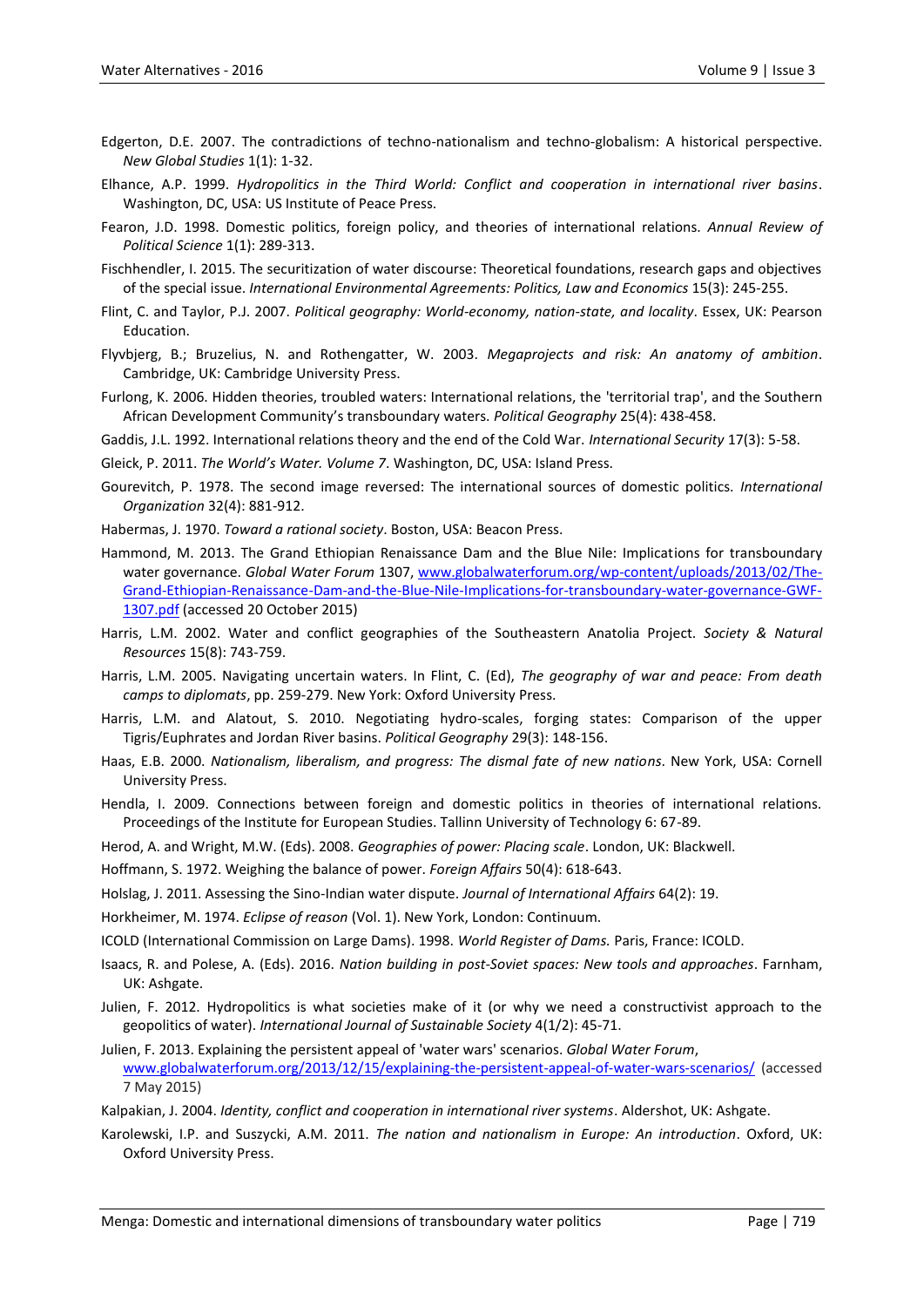- Khagram, S. 2004. *Dams and development: Transnational struggles for water and power*. Ithaca, USA: Cornell University Press.
- Klingensmith, D. 2007. *"One valley and a thousand": Dams, nationalism, and development*. New Delhi, India: Oxford University Press.
- Knopf, J.W. 1993. Beyond two-level games: Domestic-international interaction in the intermediate-range nuclear forces negotiations. *International Organization* 47(4): 599-628.
- Kolstø, P. and Blakkisrud, H. 2004. *Nation-building and common values in Russia*. Lanham, USA: Rowman & Littlefield Publishers.
- Kraak, E.P. 2012. Dams of Damocles: Between rivers, states, and geopolitics. PhD thesis. University of Oxford, Oxford, UK.
- Kuus, M. and Agnew, J. 2008. Theorizing the State geographically: Sovereignty, subjectivity, territoriality. In Cox, K.; Robinson, J. and Low, M. (Eds), *The handbook of political geography*, pp. 117-132. London, UK: Sage.
- Lichtenberg, J. 1997. Nationalism, for and (mainly) against. In McKim, R. and McMahan, J. (Eds), *The morality of nationalism*, pp. 171-191. New York/Oxford: Oxford University Press.
- Lowenthal, D. 1994. European and English landscapes as national symbols. In Hoosen, D. (Ed), *Geography and national identity*, pp. 15-38. Oxford, UK: Blackwell.
- Lowi, M.R. 1995. *Water and power: The politics of a scarce resource in the Jordan River basin*. Cambridge, UK: Cambridge University Press.
- Luzi, S. 2007. Double-edged hydropolitics on the Nile. PhD thesis. Swiss Federal Institute of Technology, Zurich, Switzerland.
- McCaffrey, S.C. 1996. The Harmon doctrine one hundred years later: Buried, not praised. *Natural Resources Journal* 36: 549-590.
- McCully, P. 2001. *Silenced rivers: The ecology and politics of large dams.* London, UK: Zed Books.
- Menga, F. 2014. Power and dams in Central Asia. PhD thesis. Università degli studi di Cagliari, Cagliari, Italy.
- Menga, F. 2015. Building a nation through a dam: The case of Rogun in Tajikistan. *Nationalities Papers* 43(3): 479- 494.
- Menga, F. 2016. Dams as centaurs. *Strife Journal*, 7.
- Menga, F. 2016a. Reconceptualizing hegemony: The circle of hydro-hegemony. *Water Policy* 18(2): 401-418.
- Menga, F. 2016b. Public construction and nation-building in Tajikistan. In Isaacs, R. and Polese, A. (Eds), *Nationbuilding and identity in the post-Soviet space: New tools and approaches*, pp. 193-205. Abingdon, UK: Routledge.
- Mirumachi, N. 2015. *Transboundary water politics in the developing world*. Abingdon, UK: Routledge.
- Mitchell, T. 2002. *Rule of experts: Egypt, techno-politics, modernity*. Berkeley and Los Angeles, USA: University of California Press.
- Molle, F. and Wester, P. (Eds). 2009. *River basin trajectories: Societies, environments and development.* Wallingford, UK: CABI.
- Molle, F.; Floch, P.; Promphakping, B. and Blake, D.J.H. 2009. The 'greening of Isaan': Politics, ideology and irrigation development in the northeast of Thailand. In Molle, F.; Foran, T.; and Kakonen, M. (Eds), *Contested waterscapes in the Mekong region: hydropower, livelihoods and governance*, pp. 253-282. London, UK: Earthscan.
- Mollinga, P.P. 2008. Water, politics and development: Framing a political sociology of water resources management. *Water Alternatives* 1(1): 7‐23.
- Morgenthau, H.J. 1973. *Politics among nations: The struggle for power and peace*. Calcutta, India: Scientific Book Agency.
- Mosse, G.L. 1975. *The nationalization of the masses: Political symbolism and mass movements in Germany from the Napoleonic wars through the Third Reich*. New York, USA: Howard Fertig Publishers.
- M-Vector, 2013. 96% zhiteley Tadzhikistana schastlivy: Tsentral'no-Aziatskiy Barometr. 11 July 2013. <http://m-vector.com/ru/news/?id=313> (accessed 4 March 2014)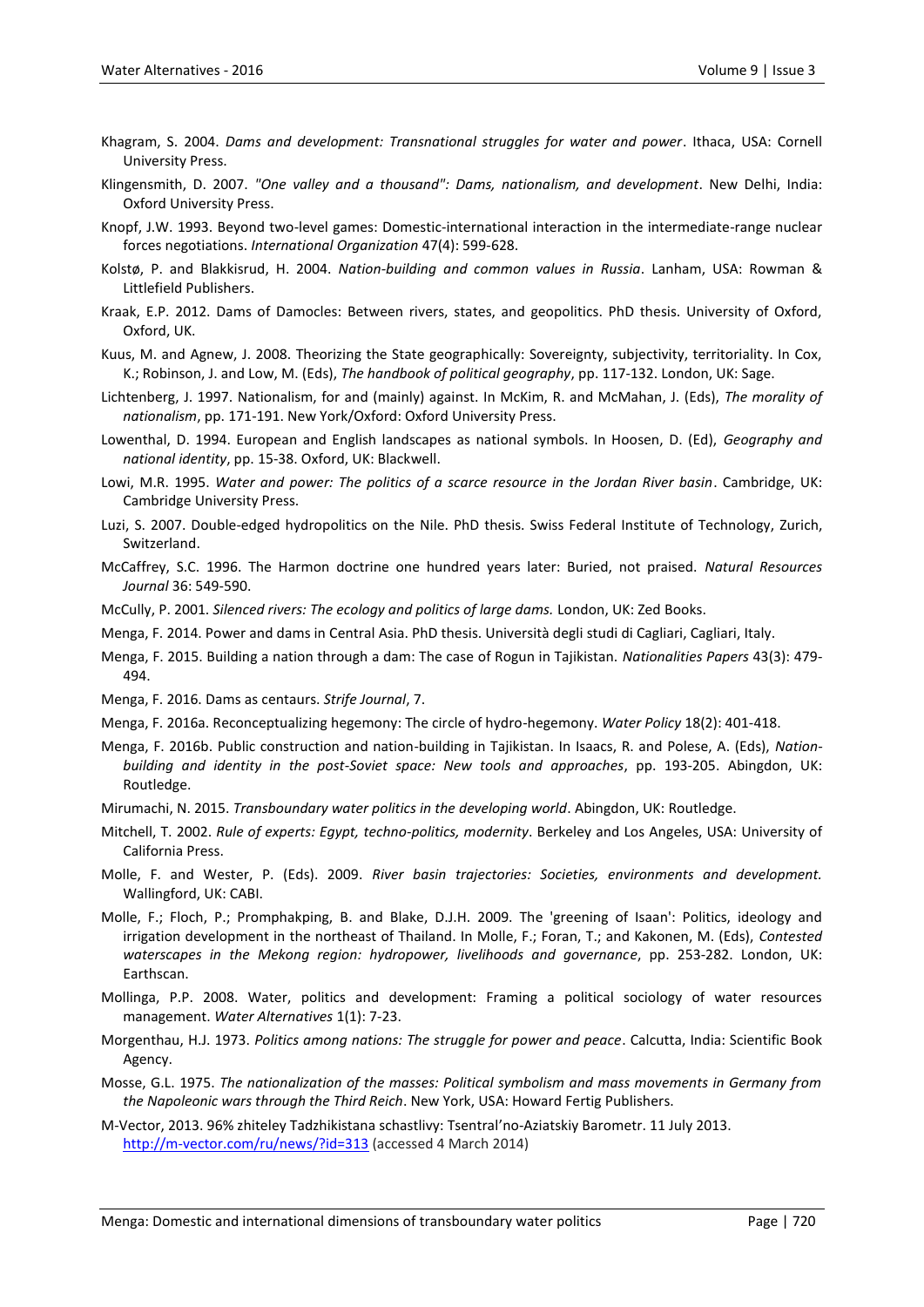Nairn, T. 1975. The modern Janus. *New Left Review* 94(1): 3-29.

- Neumann, R.P. 2009. Political ecology: Theorizing scale. *Progress in Human Geography* 33(3): 398-406.
- Newman, D. and Paasi, A. 1998. Fences and neighbours in the postmodern world: Boundary narratives in political geography. *Progress in Human Geography* 22(2): 186-207.
- Nicol, A.; Mehta, L. and Allouche, J. 2012. Introduction: 'Some for all rather than more for some'? Contested pathways and politics since the 1990 New Delhi Statement. *IDS bulletin* 43(2): 1-9.
- Norman, E.S. 2015. *Governing transboundary waters: Canada, the United States, and Indigenous communities*. Abingdon, UK: Routledge.
- Norman, E.S.; Bakker, K. and Cook, C. 2012. Introduction to the themed section: Water governance and the politics of scale. *Water Alternatives* 5(1): 52-61.
- Norman, E.S.; Cook, C. and Cohen, A. (Eds). 2016. *Negotiating water governance: Why the politics of scale matter*. London and New York: Routledge.
- Orlowska, I. 2013. Forging a nation: The Ethiopian millennium celebration and the multiethnic state. *Nations and Nationalism* 19(2): 296-316.
- Patterson, L.A. 1997. Agricultural policy reform in the European community: A three-level game analysis. *International Organization* 51(1): 135-165.
- Polese, A. 2011. Language and identity in Ukraine: Was it really nation-building? *Studies of Transition States and Societies* 3(3): 36-50.
- Pritchard, S.B. 2004. Reconstructing the Rhône: The cultural politics of nature and nation in contemporary France, 1945-1997. *French Historical Studies* 27(4): 765-799.
- Putnam, R.D. 1988. Diplomacy and domestic politics: The logic of two-level games. *International Organization* 42(3): 427-460.
- Rahmon, E. 2009. *Statement by the President of the Republic of Tajikistan H.E. Mr. Emomali Rahmon at the 64th Session of the UN General Assembly*. New York.
- Rahmon, E. 2010. Obrashcheniye Prezidenta Respubliki Tadzhikistan k Narodu Tadzhikistana. *Khovar News Agency*. 5 January 2010. [http://khovar.tj/rus/archive/17084-obraschenie-prezidenta-respubliki-tadzhikistan-k](http://khovar.tj/rus/archive/17084-obraschenie-prezidenta-respubliki-tadzhikistan-k-narodu-tadzhikistana.html)[narodu-tadzhikistana.html](http://khovar.tj/rus/archive/17084-obraschenie-prezidenta-respubliki-tadzhikistan-k-narodu-tadzhikistana.html) (accessed 5 December 2015)
- Reicher, S. and Hopkins, N. 2000. *Self and nation*. London, UK: Sage.
- Reisner, M. 1993. *Cadillac desert: The American West and its disappearing water*. New York, USA: Penguin Books.
- Reuters. 2013. Ethiopia dismisses Egypt's 'psychological warfare' on dam. 11 June 2013. [www.reuters.com/article/ethiopia-egypt-nile-idUSL5N0EN35K20130611](http://www.reuters.com/article/ethiopia-egypt-nile-idUSL5N0EN35K20130611) (accessed 12 November 2015)
- Saipov, Z. 2014. Relations between Tajikistan and Uzbekistan continue downward. *Silk Road Reporters*. 10 December 2014.
- Schoppa, L.J. 1993. Two-level games and bargaining outcomes: Why gaiatsu succeeds in Japan in some cases but not others. *International Organization* 47(3): 353-386.
- Schouten, P. 2008. Robert Jervis on Nuclear Weapons, Explaining the non-Realist Politics of the Bush Administration and US Military Presence in Europe. Theory Talks 12, [www.theory-talks.org/2008/07/theory-talk-12.html](http://www.theory-talks.org/2008/07/theory-talk-12.html) (accessed 3 April 2015)
- Scott, J.C. 1998. *Seeing like a state: How certain schemes to improve the human condition have failed*. New Haven, USA: Yale University Press.
- Scudder, T.T. 2005. *The future of large dams: Dealing with social, environmental, institutional and political costs*. London, UK: Earthscan.
- Selby, J. 2006. Edward W. Said: Truth, justice and nationalism. *Interventions* 8(1): 40-55.
- Singer, J.D. 1960. International conflict: Three levels of analysis. *World Politics* 12(3): 453-461.
- Singer, J.D. 1961. The level-of-analysis problem in international relations. *World Politics* 14(1): 77-92.
- Shustov, A. 2012. Uzbek-Tajik relations at a new low. *Strategic Culture Foundation*. 31 January 2012. [www.strategic-culture.org/pview/2012/01/31/uzbek-tajik-relations-at-a-new-low.html](http://www.strategic-culture.org/pview/2012/01/31/uzbek-tajik-relations-at-a-new-low.html) (accessed 12 May 2016)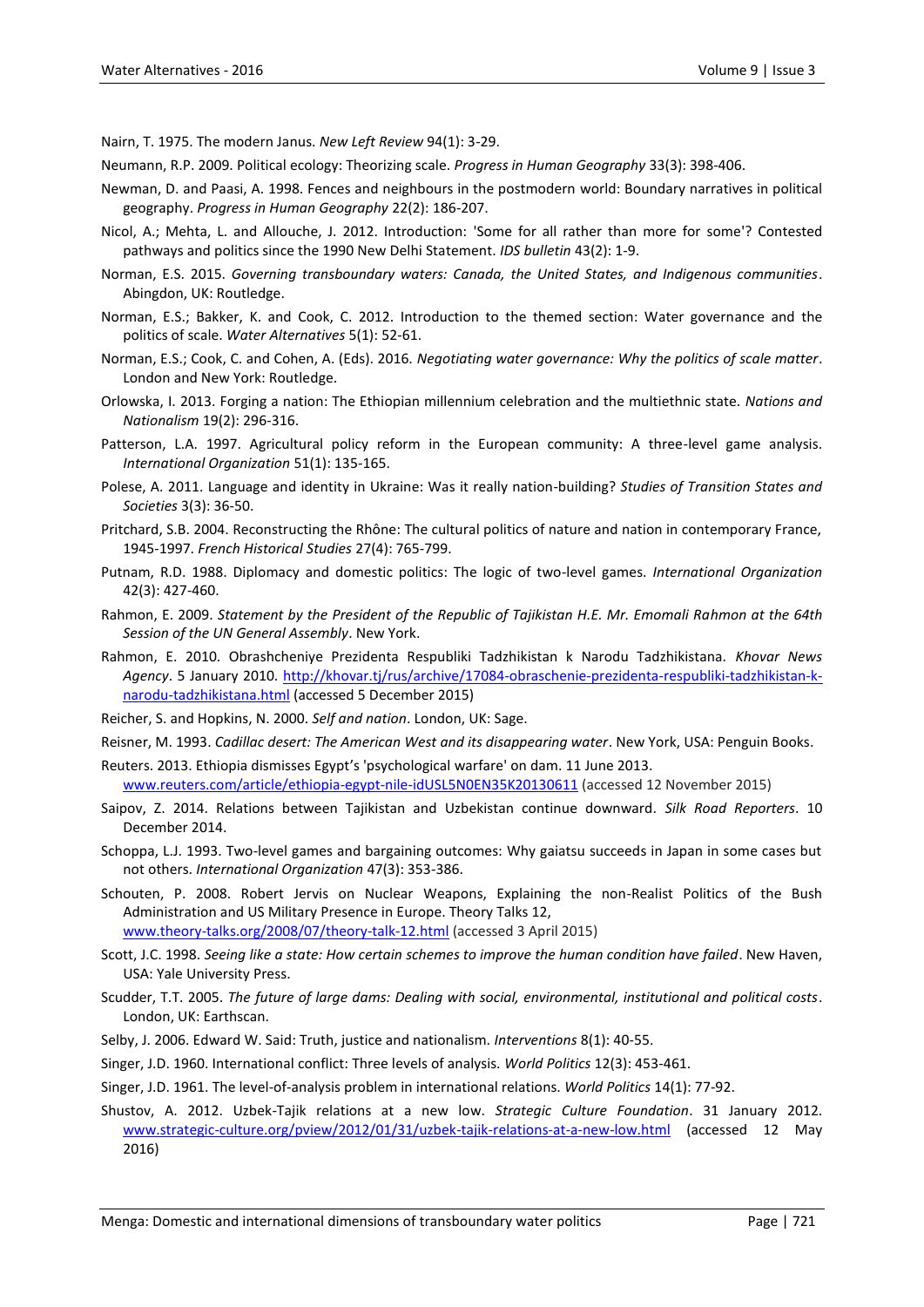Smith, A.D. 1979. *Nationalism in the twentieth century*. New York, USA: New York University Press.

- Smith, A.D. 1995. *Nations and nationalism in a global era*. Cambridge, UK: Polity Press.
- Smith, A.D. 1998. *Nationalism and modernism: A critical survey of recent theories of nations and nationalism*. London, UK: Routledge.
- Sneddon, C. and Fox, C. 2006. Rethinking transboundary waters: A critical hydropolitics of the Mekong basin. *Political Geography* 25(2): 181-202.
- Stronski, P. 2016. Tajikistan at Twenty-Five: Rahmon Consolidates Power. *Carnegie Endowment for International Peace*. 1 February 2016. [http://carnegieendowment.org/2016/02/01/tajikistan-at-twenty-five-rahmon](http://carnegieendowment.org/2016/02/01/tajikistan-at-twenty-five-rahmon-consolidates-power-pub-62630)[consolidates-power-pub-62630](http://carnegieendowment.org/2016/02/01/tajikistan-at-twenty-five-rahmon-consolidates-power-pub-62630) (accessed 3 March 2016)
- Suhardiman, D. and Giordano, M. 2012. Process-focused analysis in transboundary water governance research. *International Environmental Agreements: Politics, Law and Economics* 12(3): 299-308.
- Swyngedouw, E. 1997. Neither global nor local: 'Glocalization' and the politics of scale. In Cox, K R. (Ed), *Spaces of globalization: Reasserting the power of the local*, pp. 137-166. New York, London: The Guilford Press.
- Swyngedouw, E. 2007. Technonatural revolutions: The scalar politics of Franco's hydro‐social dream for Spain, 1939-1975. *Transactions of the Institute of British Geographers* 32(1): 9-28.
- Swyngedouw, E. 2010. *Place, nature and the question of scale: Interrogating the production of nature*. Berlin, Germany: Brandenburgische Akademie der Wissenschaften.
- Swyngedouw, E. and Heynen, N.C. 2003. Urban political ecology, justice and the politics of scale. *Antipode* (35)5: 898-918.
- The World Bank. 2012. *Tajikistan's winter energy crisis: Electricity supply and demand alternatives.* Washington, DC: The World Bank.
- The World Bank. 2014. Assessment Studies for Proposed Rogun Hydropower Project in Tajikistan. [www.worldbank.org/en/region/eca/brief/rogun-assessment-studies](http://www.worldbank.org/en/region/eca/brief/rogun-assessment-studies) (accessed 8 June 2016)
- Thomas, V. and Warner, J. 2015. Hydropolitics in the Harirud/Tejen River Basin: Afghanistan as hydro-hegemon? *Water International*: 40(4): 593-613.
- Thukral, E.G. (Ed). 1992. *Big dams, displaced people: Rivers of sorrow, rivers of change*. New Delhi, Newbury Park, California: Sage.
- Tigrai Online. 2012. The Egyptians are hoping for Meles' death to stop the Grand Ethiopian Renaissance Dam. 5 August 2012. [www.tigraionline.com/articles/article120805.html](http://www.tigraionline.com/articles/article120805.html) (accessed 2 May 2014)
- Toset, H.P.W.; Gleditsch, N.P. and Hegre, H. 2000. Shared rivers and interstate conflict. *Political Geography* 19(8): 971-996.
- Trottier, J. 1999. *Hydropolitics in the West Bank and Gaza strip*. PASSIA: Palestinian Academic Society for the Study of International Affairs.
- Turpin, T. 2008. *Dam*. London, UK: Reaktion Books.
- Waltz, K.N. 1959. *Man, the state, and war: A theoretical analysis*. New York, USA: Columbia University Press.
- Waltz, K.N. 1979. *Theory of international relations.* Reading, UK: Addison-Wesley.
- Warner, J. 2008. Contested hydrohegemony: Hydraulic control and security in Turkey. *Water Alternatives* 1(2): 271-288
- Warner, J. 2012. The struggle over Turkey's Ilısu Dam: Domestic and international security linkages. *International Environmental Agreements: Politics, Law and Economics* 12(3): 231-250.
- Warner, J. and Zawahri, N. 2012. Hegemony and asymmetry: Multiple-chessboard games on transboundary rivers. *International Environmental Agreements: Politics, Law and Economics* 12(3): 215-229.
- Warner, J. and Zeitoun, M. 2008. International relations theory and water do mix: A response to Furlong's troubled waters, hydro-hegemony and international water relations. *Political Geography* 27(7): 802-810.
- Wegerich, K. and Warner, J. (Eds). 2010. *The politics of water: A survey*. London, UK: Routledge.
- Wendt, A. 1992. Anarchy is what states make of it: The social construction of power politics. *International Organization* 46(02): 391-425.